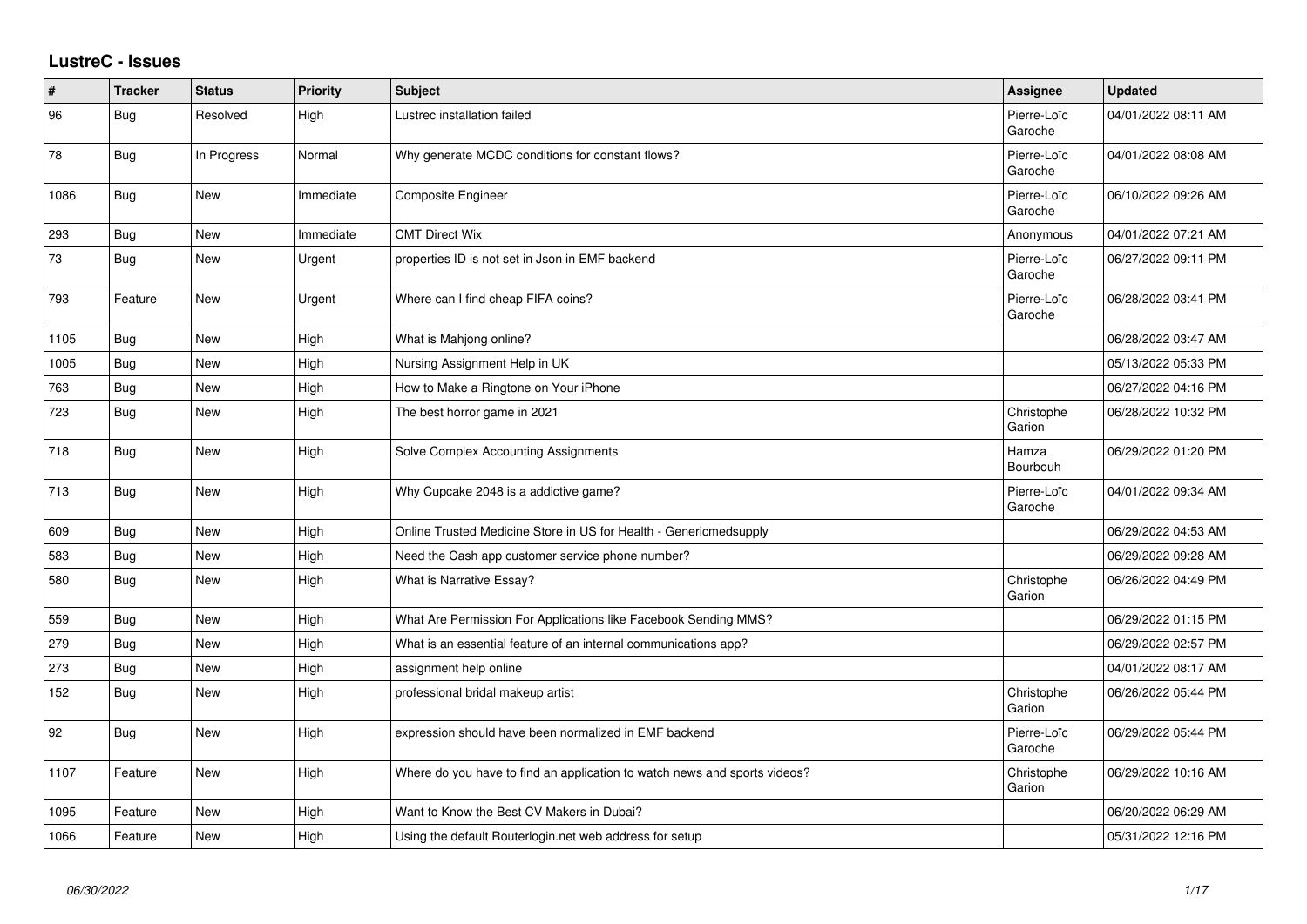| #    | <b>Tracker</b> | <b>Status</b> | <b>Priority</b> | <b>Subject</b>                                                                                                                                           | Assignee               | <b>Updated</b>      |
|------|----------------|---------------|-----------------|----------------------------------------------------------------------------------------------------------------------------------------------------------|------------------------|---------------------|
| 931  | Feature        | New           | High            | Situs Judi Slot Online apel888                                                                                                                           | Pierre-Loïc<br>Garoche | 06/26/2022 01:07 AM |
| 803  | Feature        | New           | High            | Ketamine Online Store                                                                                                                                    | Pierre-Loïc<br>Garoche | 06/29/2022 04:38 PM |
| 681  | Feature        | <b>New</b>    | High            | <b>Online Class</b>                                                                                                                                      |                        | 06/27/2022 07:20 AM |
| 578  | Feature        | New           | High            | Derrick Gore                                                                                                                                             | Pierre-Loïc<br>Garoche | 06/29/2022 06:45 PM |
| 493  | Feature        | <b>New</b>    | High            | chainsaw dance                                                                                                                                           |                        | 06/29/2022 11:00 PM |
| 476  | Feature        | New           | High            | <b>American Airlines Reservations</b>                                                                                                                    |                        | 06/26/2022 04:14 AM |
| 216  | Feature        | New           | High            | Barry Keoghan                                                                                                                                            | Pierre-Loïc<br>Garoche | 06/29/2022 08:05 AM |
| 1131 | <b>Bug</b>     | <b>New</b>    | Normal          | Calculatrice Forex pour calculer les paramètres de la copie des transactions                                                                             |                        | 06/29/2022 07:24 PM |
| 1129 | Bug            | <b>New</b>    | Normal          | how to enable direct deposit on cash app?                                                                                                                |                        | 06/28/2022 10:44 AM |
| 1128 | <b>Bug</b>     | New           | Normal          | cvjvfbdi                                                                                                                                                 | Hamza<br>Bourbouh      | 06/27/2022 01:52 PM |
| 1127 | Bug            | <b>New</b>    | Normal          | Is there any support to find Google Feud answers?                                                                                                        |                        | 06/27/2022 04:27 AM |
| 1126 | Bug            | New           | Normal          | 1PLSD                                                                                                                                                    |                        | 06/25/2022 09:36 AM |
| 1125 | Bug            | <b>New</b>    | Normal          | What is Wordscapes?                                                                                                                                      |                        | 06/24/2022 09:05 AM |
| 1124 | Bug            | New           | Normal          | Cookie clicker unblocked                                                                                                                                 |                        | 06/24/2022 05:14 AM |
| 1123 | Bug            | New           | Normal          | Where To Watch FIFA World Cup 2022                                                                                                                       |                        | 06/24/2022 03:51 AM |
| 1122 | Bug            | <b>New</b>    | Normal          | Count the number of words on the Microsoft Word application in the phone                                                                                 |                        | 06/23/2022 04:19 AM |
| 1121 | <b>Bug</b>     | New           | Normal          | LustreC do not run                                                                                                                                       |                        | 06/22/2022 08:43 AM |
| 1120 | Bug            | New           | Normal          | Summary of 5 best coloring apps on phones                                                                                                                |                        | 06/26/2022 11:32 AM |
| 1119 | Bug            | New           | Normal          | Klondike Solitaire                                                                                                                                       |                        | 06/27/2022 03:00 PM |
| 1118 | <b>Bug</b>     | New           | Normal          | <b>Gameplay Minecraft</b>                                                                                                                                |                        | 06/27/2022 10:33 AM |
| 1117 | Bug            | <b>New</b>    | Normal          | Equal Words - Word search game for PC and Windows Phone                                                                                                  |                        | 06/29/2022 04:58 AM |
| 1116 | Bug            | New           | Normal          | ipTV smarts pro                                                                                                                                          |                        | 06/29/2022 09:27 AM |
| 1115 | Bug            | New           | Normal          | How to access your saved favorite Tiktok                                                                                                                 |                        | 06/28/2022 03:59 PM |
| 1114 | <b>Bug</b>     | New           | Normal          | To control the car, all you must do is click to go left or right and release the button to go straight.                                                  |                        | 06/29/2022 09:05 AM |
| 1113 | <b>Bug</b>     | New           | Normal          | Press the button to control your car                                                                                                                     |                        | 06/20/2022 12:09 PM |
| 1112 | Bug            | <b>New</b>    | Normal          | What Cash App Policy Says If Random Person Sent Me Money On Cash App?                                                                                    |                        | 06/27/2022 02:39 AM |
| 1111 | Bug            | New           | Normal          | LOLBeans is a fun battle royale game where you race with other players while avoiding obstacles. Reach the<br>end of the course in competitive gameplay! |                        | 06/26/2022 09:17 AM |
| 1110 | Bug            | New           | Normal          | Six Guns Mod Apk Answers Your Questions                                                                                                                  | Pierre-Loïc<br>Garoche | 06/28/2022 06:26 PM |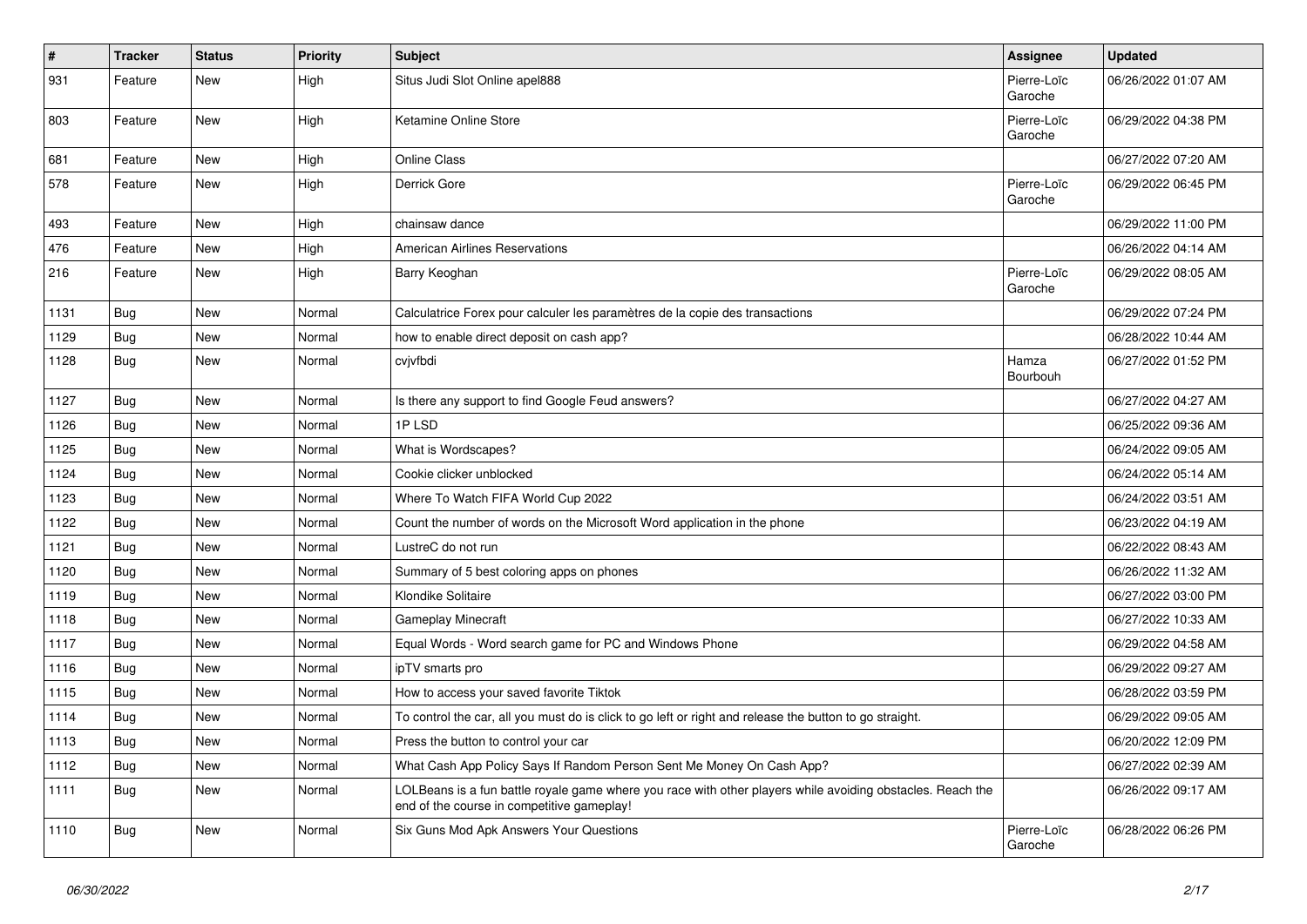| $\pmb{\#}$ | <b>Tracker</b> | <b>Status</b> | <b>Priority</b> | <b>Subject</b>                                                       | <b>Assignee</b>        | <b>Updated</b>      |
|------------|----------------|---------------|-----------------|----------------------------------------------------------------------|------------------------|---------------------|
| 1108       | <b>Bug</b>     | <b>New</b>    | Normal          | Six Guns Mod Apk Answers Your Questions                              |                        | 06/26/2022 06:26 PM |
| 1106       | <b>Bug</b>     | <b>New</b>    | Normal          | How Do I Get Cash App ++ Without Confronting Any Technical Glitches? |                        | 06/25/2022 09:53 PM |
| 1104       | <b>Bug</b>     | <b>New</b>    | Normal          | Idle game fix bug                                                    |                        | 06/26/2022 06:52 PM |
| 1103       | <b>Bug</b>     | <b>New</b>    | Normal          | Idle game fix bug                                                    |                        | 06/25/2022 09:08 PM |
| 1102       | Bug            | <b>New</b>    | Normal          | Charlottesville Travel Guide?                                        |                        | 06/26/2022 07:44 AM |
| 1101       | <b>Bug</b>     | <b>New</b>    | Normal          | How to Delete Cash App History at once?                              |                        | 06/27/2022 01:33 PM |
| 1098       | <b>Bug</b>     | <b>New</b>    | Normal          | Life of a Fisherman                                                  |                        | 06/26/2022 05:16 PM |
| 1097       | <b>Bug</b>     | <b>New</b>    | Normal          | Race and experience new life.                                        |                        | 06/26/2022 04:22 PM |
| 1096       | <b>Bug</b>     | <b>New</b>    | Normal          | Race and experience new life.                                        |                        | 06/26/2022 06:07 PM |
| 1094       | Bug            | <b>New</b>    | Normal          | What time does direct deposit hit Cash App?                          |                        | 06/14/2022 03:27 PM |
| 1093       | <b>Bug</b>     | <b>New</b>    | Normal          | Uniswap Exchange                                                     | Christophe<br>Garion   | 06/14/2022 11:55 AM |
| 1092       | <b>Bug</b>     | <b>New</b>    | Normal          | Ellison Estate Vineyard                                              |                        | 06/20/2022 12:03 PM |
| 1091       | <b>Bug</b>     | <b>New</b>    | Normal          | Find family fun indoors and outdoors in the Jungfrau Region          |                        | 06/14/2022 09:33 AM |
| 1090       | <b>Bug</b>     | <b>New</b>    | Normal          | Pay Someone To Do My Assignment                                      |                        | 06/11/2022 03:15 PM |
| 1089       | <b>Bug</b>     | <b>New</b>    | Normal          | Pay Someone To Do My Assignment                                      |                        | 06/15/2022 04:44 AM |
| 1088       | <b>Bug</b>     | <b>New</b>    | Normal          | Health And Fitness Tips 2022                                         | Pierre-Loïc<br>Garoche | 06/20/2022 06:42 AM |
| 1087       | Bug            | <b>New</b>    | Normal          | How do new writers start out?                                        |                        | 06/29/2022 10:43 AM |
| 1084       | <b>Bug</b>     | <b>New</b>    | Normal          | <b>Trippie Redd</b>                                                  |                        | 06/11/2022 09:05 AM |
| 1083       | Bug            | <b>New</b>    | Normal          | coin base review                                                     |                        | 06/11/2022 09:13 AM |
| 1082       | <b>Bug</b>     | <b>New</b>    | Normal          | Reset chime bank password without phone number                       |                        | 06/15/2022 11:56 AM |
| 1080       | <b>Bug</b>     | <b>New</b>    | Normal          | How to use Math Wallet   Nexo wallet   CoinTiger Exchange            |                        | 06/15/2022 11:56 AM |
| 1079       | <b>Bug</b>     | <b>New</b>    | Normal          | How to get cheap psychology assignment?                              |                        | 06/15/2022 06:00 AM |
| 1078       | <b>Bug</b>     | <b>New</b>    | Normal          | What Bank Is Cash App On Plaid? Find Clarity And Assistance          |                        | 06/15/2022 11:56 AM |
| 1077       | Bug            | <b>New</b>    | Normal          | Les excellentes façons d'utiliser ces images                         |                        | 06/29/2022 12:54 PM |
| 1076       | <b>Bug</b>     | <b>New</b>    | Normal          | DedicatedHosting4u                                                   |                        | 06/11/2022 09:15 AM |
| 1074       | <b>Bug</b>     | <b>New</b>    | Normal          | Dissertation writing help at economical rates!                       | Christophe<br>Garion   | 06/06/2022 04:48 PM |
| 1073       | <b>Bug</b>     | New           | Normal          | <b>Cricut Design Space</b>                                           |                        | 06/07/2022 09:34 PM |
| 1072       | <b>Bug</b>     | New           | Normal          | ij.start canon                                                       |                        | 06/21/2022 06:56 PM |
| 1071       | <b>Bug</b>     | New           | Normal          | Cinema HD Review - Cinemahdv2.net                                    |                        | 06/21/2022 06:54 PM |
| 1069       | <b>Bug</b>     | New           | Normal          | how to get cash app support phone number 24*7 available              |                        | 06/29/2022 05:37 PM |
| 1068       | <b>Bug</b>     | New           | Normal          | 123.hp.com/laserjet                                                  |                        | 05/31/2022 12:22 PM |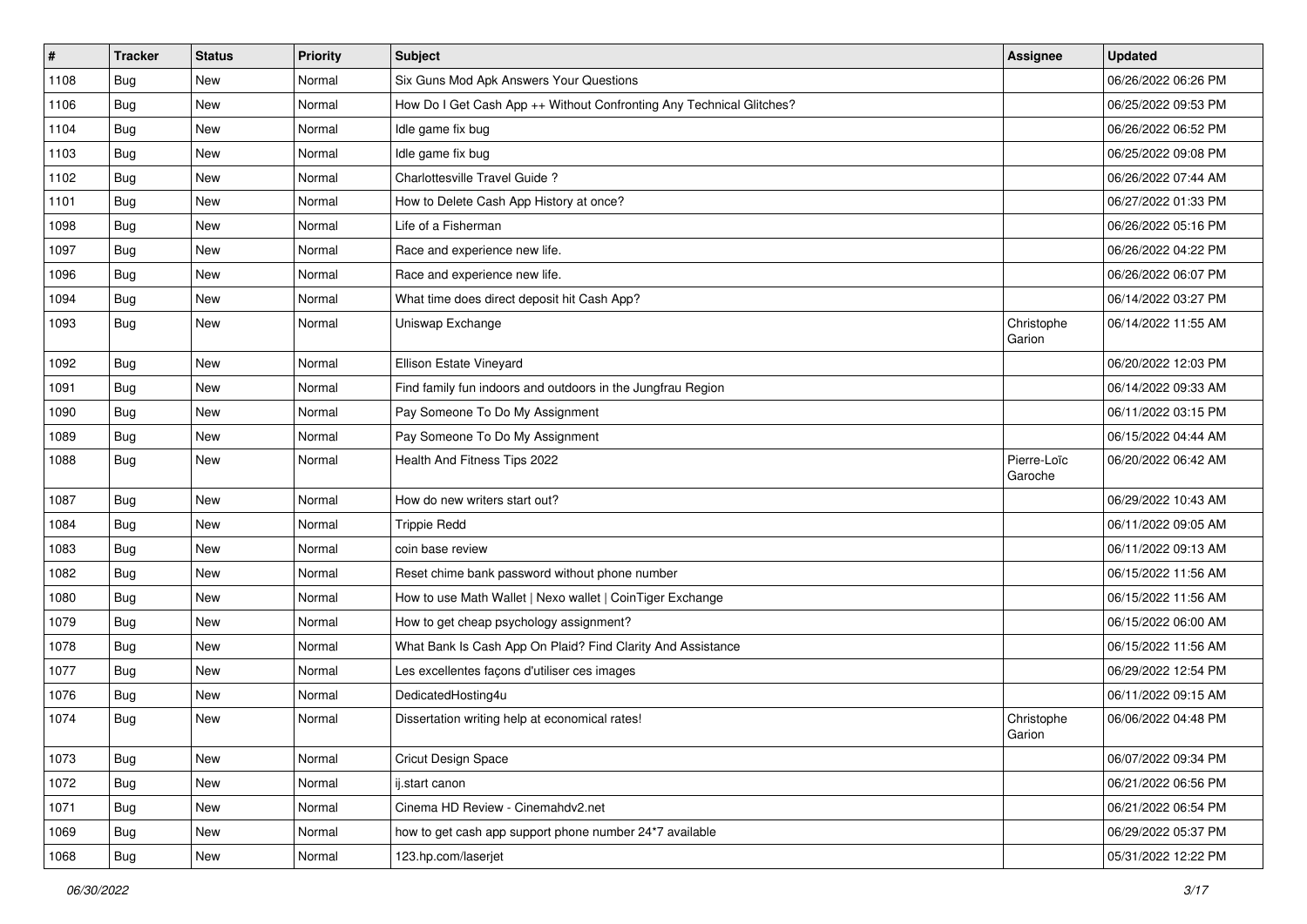| #    | <b>Tracker</b> | <b>Status</b> | <b>Priority</b> | <b>Subject</b>                                                           | <b>Assignee</b>        | <b>Updated</b>      |
|------|----------------|---------------|-----------------|--------------------------------------------------------------------------|------------------------|---------------------|
| 1067 | Bug            | New           | Normal          | Cricut.com/setup                                                         |                        | 05/31/2022 12:19 PM |
| 1065 | <b>Bug</b>     | <b>New</b>    | Normal          | The top foreign language training game in 2022                           |                        | 06/07/2022 04:05 AM |
| 1064 | <b>Bug</b>     | New           | Normal          | How to delete Cash App history?                                          | Pierre-Loïc<br>Garoche | 06/11/2022 10:29 AM |
| 1063 | <b>Bug</b>     | <b>New</b>    | Normal          | 123.hp.com/laserjet                                                      |                        | 05/28/2022 12:27 PM |
| 1062 | Bug            | New           | Normal          | Cricut.com/setup                                                         |                        | 05/28/2022 12:26 PM |
| 1061 | Bug            | <b>New</b>    | Normal          | Cricut.com/setup                                                         |                        | 05/28/2022 12:24 PM |
| 1060 | Bug            | New           | Normal          | How to Use Panda Helper to Speed Up Your iOS                             |                        | 05/28/2022 09:12 AM |
| 1059 | Bug            | <b>New</b>    | Normal          | 123.hp.com/laserjet                                                      |                        | 05/28/2022 08:29 AM |
| 1058 | <b>Bug</b>     | <b>New</b>    | Normal          | Cricut.com/setup                                                         |                        | 05/28/2022 08:28 AM |
| 1057 | Bug            | New           | Normal          | <b>CCPlay Education Edition APK</b>                                      |                        | 06/07/2022 04:07 AM |
| 1055 | <b>Bug</b>     | New           | Normal          | seo apk                                                                  | Pierre-Loïc<br>Garoche | 05/27/2022 06:23 AM |
| 1054 | <b>Bug</b>     | New           | Normal          | Apkmodule                                                                | Pierre-Loïc<br>Garoche | 05/26/2022 03:37 PM |
| 1053 | <b>Bug</b>     | New           | Normal          | Game Geometry Dash                                                       |                        | 05/26/2022 11:30 AM |
| 1052 | Bug            | <b>New</b>    | Normal          | Build Now GG is a new battle royale game.                                |                        | 05/26/2022 04:24 AM |
| 1051 | <b>Bug</b>     | <b>New</b>    | Normal          | Dental Supplies USA                                                      |                        | 06/11/2022 09:20 PM |
| 1048 | Bug            | New           | Normal          | So zeigen Sie ein Instagram-Profilbild an und vergrößern es              |                        | 05/25/2022 06:56 AM |
| 1047 | <b>Bug</b>     | New           | Normal          | Opensea                                                                  | Corentin<br>Lauverjat  | 05/24/2022 02:32 PM |
| 1046 | Bug            | <b>New</b>    | Normal          | 123.hp.com/laserjet                                                      |                        | 05/24/2022 10:46 AM |
| 1045 | Bug            | <b>New</b>    | Normal          | Cricut.com/setup                                                         |                        | 05/24/2022 10:45 AM |
| 1044 | Bug            | New           | Normal          | Can I Disapprove If Random Person Sent Me Money On Cash App?             |                        | 05/26/2022 03:51 PM |
| 1043 | Bug            | <b>New</b>    | Normal          | What Is The Right Way To Troubleshoot Cash App Transfer Failed Problems? |                        | 05/25/2022 01:16 PM |
| 1042 | Bug            | <b>New</b>    | Normal          | How to set up direct deposit on cash app?                                |                        | 05/25/2022 01:17 PM |
| 1041 | Bug            | New           | Normal          | Count words in Word on the computer                                      |                        | 05/27/2022 02:16 PM |
| 1040 | <b>Bug</b>     | New           | Normal          | thabet                                                                   |                        | 05/19/2022 08:05 PM |
| 1039 | <b>Bug</b>     | New           | Normal          | How to Get Tickmill Bonuses for Free                                     |                        | 05/26/2022 05:43 PM |
| 1038 | <b>Bug</b>     | New           | Normal          | How to Fix Canon Printer Offline ISsue                                   | Pierre-Loïc<br>Garoche | 05/27/2022 05:25 AM |
| 1036 | <b>Bug</b>     | New           | Normal          | <b>VPS Material</b>                                                      |                        | 05/18/2022 09:34 PM |
| 1035 | Bug            | New           | Normal          | how to relieve spam score                                                | Pierre-Loïc<br>Garoche | 05/18/2022 11:39 AM |
| 1034 | Bug            | New           | Normal          | Download Teaching Feeling For Android                                    |                        | 05/20/2022 09:25 AM |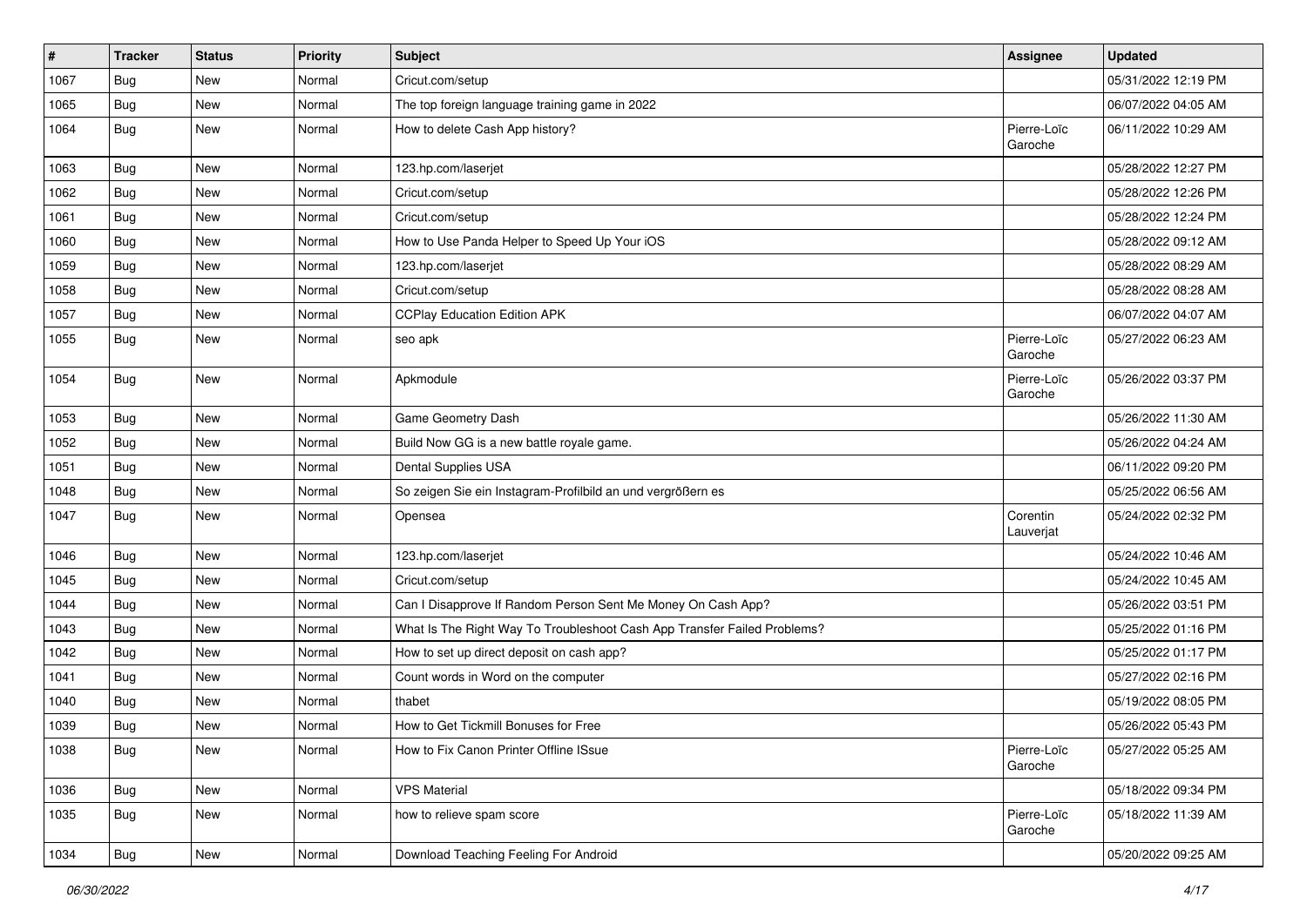| $\vert$ # | <b>Tracker</b> | <b>Status</b> | <b>Priority</b> | Subject                                                                       | Assignee               | <b>Updated</b>      |
|-----------|----------------|---------------|-----------------|-------------------------------------------------------------------------------|------------------------|---------------------|
| 1033      | <b>Bug</b>     | <b>New</b>    | Normal          | The best slope 2 online games to play right now                               |                        | 05/17/2022 10:55 AM |
| 1032      | Bug            | <b>New</b>    | Normal          | How To Play The Wordle Game                                                   |                        | 05/17/2022 10:37 AM |
| 1031      | <b>Bug</b>     | <b>New</b>    | Normal          | <b>IAFT Traders Union</b>                                                     |                        | 05/16/2022 03:14 PM |
| 1030      | <b>Bug</b>     | New           | Normal          | <b>IAFT Traders Union</b>                                                     |                        | 05/16/2022 03:13 PM |
| 1029      | <b>Bug</b>     | <b>New</b>    | Normal          | 5 Reasons Why People Love Coloring Pages?                                     |                        | 05/16/2022 11:53 AM |
| 1028      | Bug            | <b>New</b>    | Normal          | The Best Free Online Game to Play with Friends                                |                        | 05/16/2022 05:00 AM |
| 1027      | Bug            | <b>New</b>    | Normal          | Word hurdle: Viral and Fun Online Game                                        |                        | 06/25/2022 06:13 PM |
| 1026      | <b>Bug</b>     | New           | Normal          | New Puzzle Game for All Age - Dordle                                          |                        | 06/25/2022 06:17 PM |
| 1025      | <b>Bug</b>     | New           | Normal          | how to change the logo in wordpress                                           |                        | 06/25/2022 06:20 PM |
| 1024      | Bug            | <b>New</b>    | Normal          | How to choose the right broker                                                |                        | 06/25/2022 06:23 PM |
| 1023      | Bug            | <b>New</b>    | Normal          | Questions That Are Typically Asked About Trap The Cat                         |                        | 05/14/2022 03:51 AM |
| 1022      | <b>Bug</b>     | New           | Normal          | 123.hp.com/laserjet                                                           |                        | 05/13/2022 01:25 PM |
| 1021      | <b>Bug</b>     | New           | Normal          | Cricut.com/setup                                                              |                        | 05/26/2022 12:21 AM |
| 1020      | <b>Bug</b>     | New           | Normal          | Cricut.com/setup                                                              |                        | 05/13/2022 11:14 AM |
| 1019      | <b>Bug</b>     | New           | Normal          | Cricut.com/setup                                                              |                        | 05/13/2022 11:13 AM |
| 1018      | <b>Bug</b>     | New           | Normal          | So erhalten Sie ein kostenloses Hörbuch                                       |                        | 06/29/2022 11:27 AM |
| 1016      | <b>Bug</b>     | New           | Normal          | Klondike Solitaire                                                            |                        | 05/12/2022 09:03 AM |
| 1015      | Bug            | New           | Normal          | Is it possible to send books for free?                                        |                        | 05/11/2022 04:05 PM |
| 1014      | <b>Bug</b>     | New           | Normal          | how to get chime routing and account number ? chime routing number florida    |                        | 05/11/2022 12:42 PM |
| 1013      | Bug            | New           | Normal          | ij.start canon                                                                |                        | 05/11/2022 11:31 AM |
| 1012      | Bug            | New           | Normal          | Cricut.com/setup                                                              |                        | 05/11/2022 11:30 AM |
| 1011      | <b>Bug</b>     | New           | Normal          | Summary of 10 best coloring apps on phones                                    |                        | 05/11/2022 10:58 AM |
| 1010      | Bug            | New           | Normal          | what are the requirements to borrow money from cash app ? cash app borrow app | Pierre-Loïc<br>Garoche | 05/11/2022 09:29 AM |
| 1009      | Bug            | New           | Normal          | How to change routing number on Cash App?                                     |                        | 05/11/2022 07:13 AM |
| 1008      | Bug            | New           | Normal          | Who was the first black woman to anchor a newscast?                           |                        | 05/10/2022 03:13 PM |
| 1007      | <b>Bug</b>     | New           | Normal          | "ij.start canon                                                               |                        | 05/18/2022 10:40 AM |
| 1006      | Bug            | <b>New</b>    | Normal          | Cricut.com/setup                                                              |                        | 05/10/2022 01:22 PM |
| 1004      | Bug            | <b>New</b>    | Normal          | you get to pinch and drag a man with a very flexible face                     |                        | 05/10/2022 10:59 AM |
| 1003      | Bug            | <b>New</b>    | Normal          | Drift F1 is a drifting car game inspired by F1's tracks.                      | Pierre-Loïc<br>Garoche | 05/10/2022 10:52 AM |
| 1002      | Bug            | <b>New</b>    | Normal          | <b>Chemistry Assignment Help</b>                                              |                        | 06/04/2022 09:58 AM |
| 1001      | Bug            | New           | Normal          | Venmo Keep Saying Error?                                                      |                        | 06/27/2022 02:20 AM |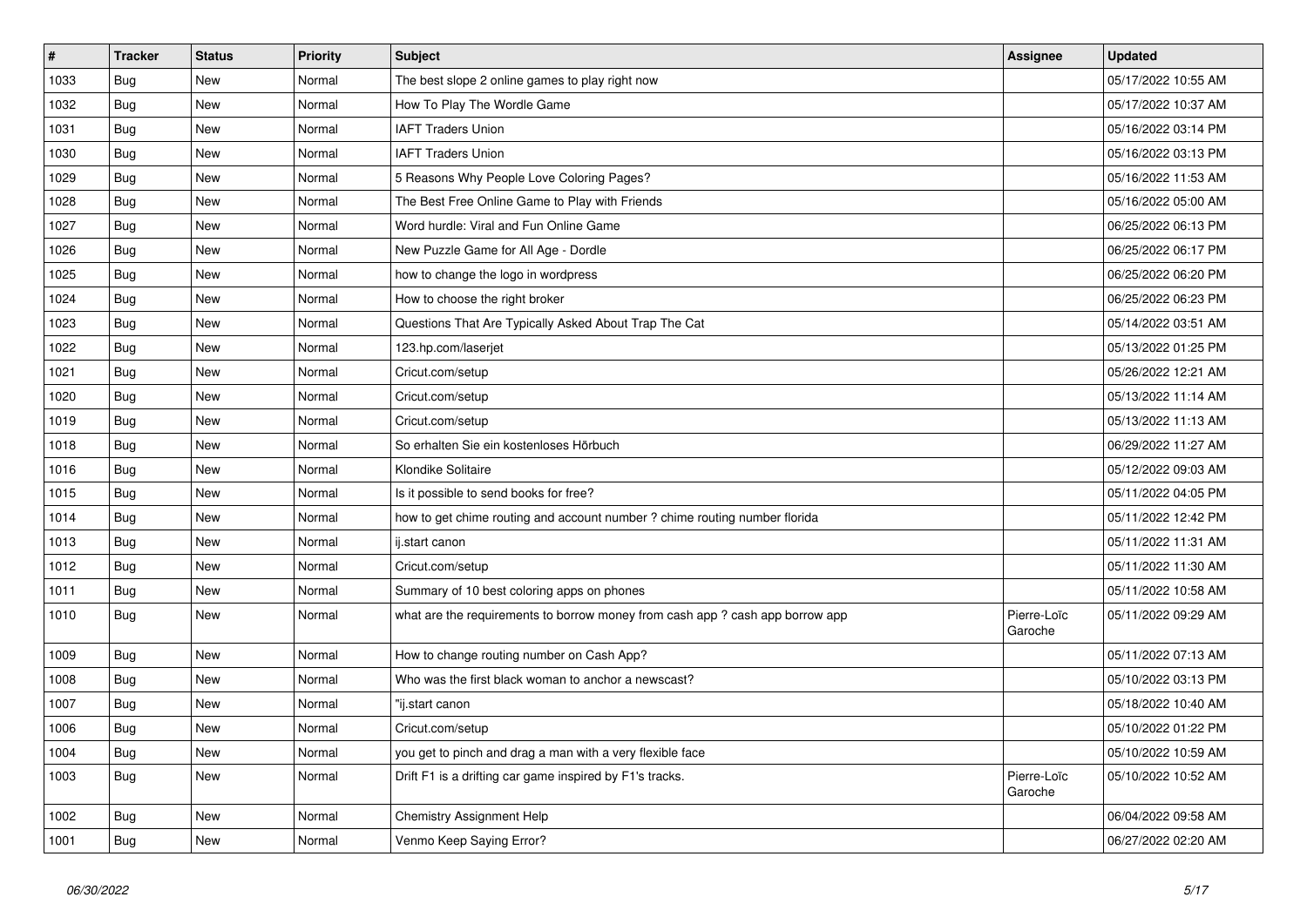| #    | <b>Tracker</b> | <b>Status</b> | <b>Priority</b> | <b>Subject</b>                                                              | <b>Assignee</b>      | <b>Updated</b>      |
|------|----------------|---------------|-----------------|-----------------------------------------------------------------------------|----------------------|---------------------|
| 1000 | Bug            | New           | Normal          | Super easy way to zoom photos and upload to Instagram                       | Christophe<br>Garion | 06/28/2022 06:14 PM |
| 999  | <b>Bug</b>     | New           | Normal          | Is there a way to find Google Feud answers?                                 |                      | 06/28/2022 01:27 AM |
| 998  | <b>Bug</b>     | New           | Normal          | Is It Hard to Solve Wordle An                                               |                      | 06/27/2022 12:24 AM |
| 997  | <b>Bug</b>     | <b>New</b>    | Normal          | 123.hp.com/laserjet                                                         |                      | 06/28/2022 09:48 AM |
| 996  | <b>Bug</b>     | New           | Normal          | Cricut.com/setup                                                            |                      | 06/27/2022 07:12 AM |
| 993  | <b>Bug</b>     | New           | Normal          | IO Games Free Online                                                        |                      | 06/26/2022 09:41 AM |
| 992  | <b>Bug</b>     | New           | Normal          | So vergrößern Sie Ihr Instagram-Profilbild                                  |                      | 06/26/2022 11:29 PM |
| 991  | <b>Bug</b>     | New           | Normal          | <b>MDMA MOLLY</b>                                                           |                      | 05/03/2022 12:03 AM |
| 990  | Bug            | <b>New</b>    | Normal          | Mushrooms                                                                   |                      | 06/26/2022 05:41 AM |
| 989  | <b>Bug</b>     | New           | Normal          | Barewoods Wax Cigar                                                         |                      | 06/26/2022 09:19 AM |
| 988  | <b>Bug</b>     | New           | Normal          | <b>Medicinal Mushrooms</b>                                                  |                      | 06/27/2022 09:33 AM |
| 987  | <b>Bug</b>     | New           | Normal          | <b>Medicinal Mushrooms</b>                                                  |                      | 06/27/2022 07:13 PM |
| 986  | Bug            | New           | Normal          | dbhdsvbhdf                                                                  | Christophe<br>Garion | 06/27/2022 04:12 PM |
| 985  | <b>Bug</b>     | New           | Normal          | Find out the vitality of Facebook Phone Number:                             |                      | 06/27/2022 05:39 AM |
| 984  | <b>Bug</b>     | New           | Normal          | How to disable, permanently delete Twitter account on phone, PC             |                      | 06/26/2022 08:28 AM |
| 983  | <b>Bug</b>     | <b>New</b>    | Normal          | Finding issue in tekken 3 game?                                             |                      | 06/28/2022 03:26 AM |
| 982  | <b>Bug</b>     | New           | Normal          | Five sites that let you download free scenarios for your iPhone             |                      | 05/07/2022 09:34 PM |
| 981  | <b>Bug</b>     | New           | Normal          | VidMate Mod APK                                                             |                      | 06/28/2022 11:24 AM |
| 980  | Bug            | New           | Normal          | Free Gas Cards for the Unemployed                                           |                      | 06/28/2022 02:54 PM |
| 979  | <b>Bug</b>     | New           | Normal          | Free Gas Cards for the Unemployed                                           |                      | 06/25/2022 09:02 PM |
| 978  | <b>Bug</b>     | <b>New</b>    | Normal          | Delamore Lodge is a place to stay.                                          |                      | 06/27/2022 04:57 AM |
| 977  | <b>Bug</b>     | New           | Normal          | Fans of the Old Country will like this book.                                |                      | 06/26/2022 05:54 AM |
| 976  | Bug            | New           | Normal          | How to delete the cash app account history right now?                       | Hamza<br>Bourbouh    | 06/28/2022 11:22 AM |
| 975  | <b>Bug</b>     | <b>New</b>    | Normal          | Payback 2 Mod APK                                                           |                      | 05/05/2022 10:56 AM |
| 974  | <b>Bug</b>     | New           | Normal          | Watch NCAA Football Live Streaming Free                                     |                      | 06/26/2022 05:33 PM |
| 972  | Bug            | New           | Normal          | How To Borrow Money From The Cash App? Get To Know About The Same           |                      | 04/25/2022 07:30 AM |
| 971  | Bug            | New           | Normal          | How Do I Check Balance On Cash App Card With Optimum Ease?                  |                      | 06/27/2022 08:16 PM |
| 970  | Bug            | New           | Normal          | The Amount Of Time Does Cash App Direct Deposit Time Take?                  |                      | 06/26/2022 07:32 PM |
| 969  | <b>Bug</b>     | New           | Normal          | Watch NCAA Football Live Match Free                                         |                      | 06/28/2022 01:31 PM |
| 966  | Bug            | New           | Normal          | How to Download the Filmes                                                  |                      | 06/27/2022 03:25 AM |
| 965  | Bug            | New           | Normal          | Go with cash app customer service to know where I can load my cash app card |                      | 06/28/2022 04:30 AM |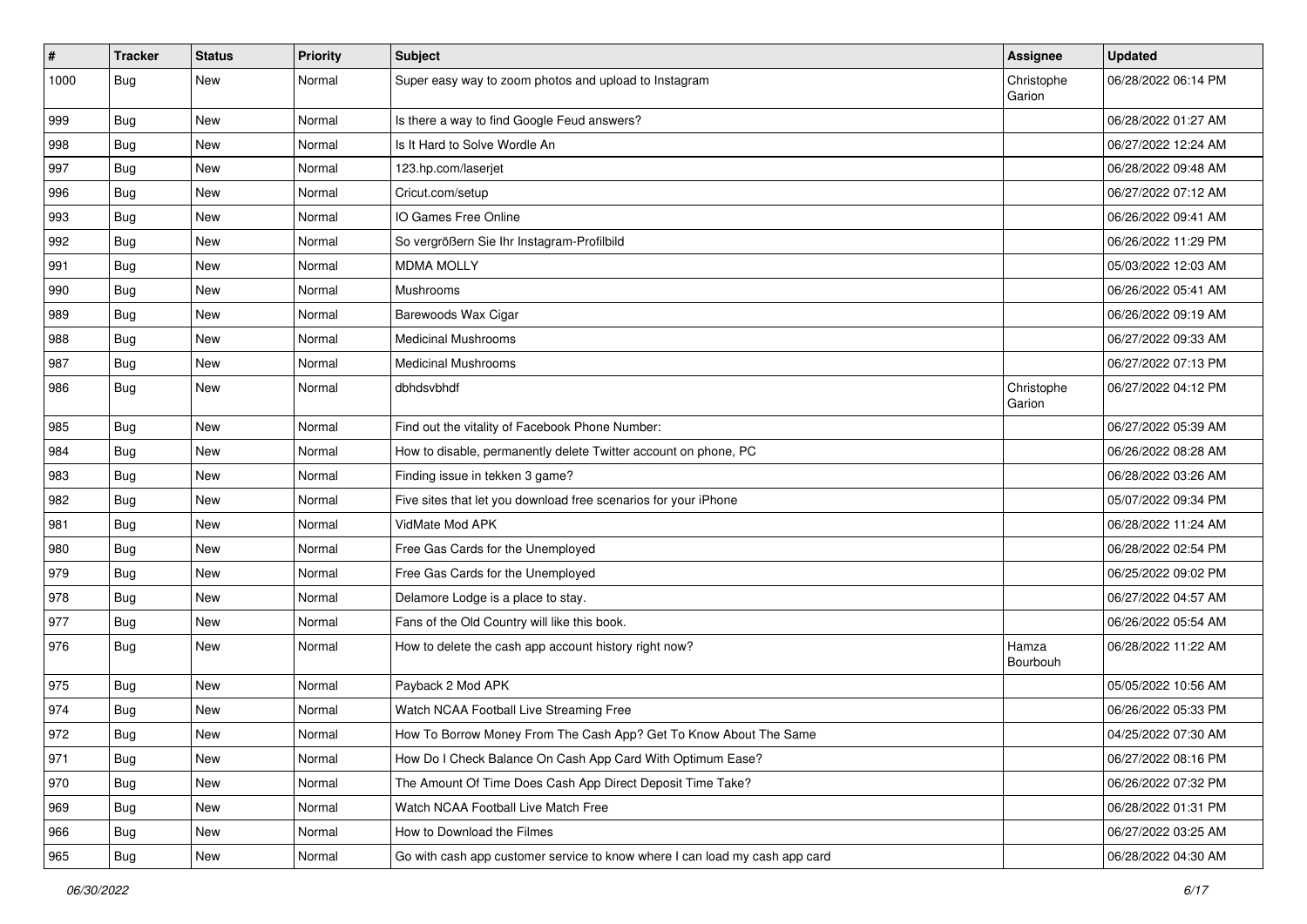| $\vert$ # | <b>Tracker</b> | <b>Status</b> | <b>Priority</b> | <b>Subject</b>                                                                         | <b>Assignee</b>        | <b>Updated</b>      |
|-----------|----------------|---------------|-----------------|----------------------------------------------------------------------------------------|------------------------|---------------------|
| 964       | Bug            | New           | Normal          | Can I Fix Cash App Transfer Failed Issues By Adding Sufficient Funds?                  |                        | 06/26/2022 07:21 AM |
| 962       | Bug            | New           | Normal          | Kostenlose Hörbücher                                                                   |                        | 06/26/2022 10:45 PM |
| 961       | Bug            | New           | Normal          | TeaTv is an Android                                                                    |                        | 06/26/2022 02:02 PM |
| 959       | <b>Bug</b>     | New           | Normal          | Get connected with cash app team-How to get money off cash app at walmart without card |                        | 06/27/2022 08:52 AM |
| 958       | Bug            | <b>New</b>    | Normal          | Avail Cash app support service to know Sutton bank cash app number                     |                        | 06/26/2022 08:46 AM |
| 957       | Bug            | New           | Normal          | From Where I Can Get Cheap Writing Services?                                           |                        | 04/20/2022 05:06 AM |
| 956       | Bug            | New           | Normal          | FNF Free Mods Online                                                                   |                        | 06/25/2022 09:59 PM |
| 955       | <b>Bug</b>     | New           | Normal          | How Long Does Verification Take On Cash App If You Apply For The Verification?         | Christophe<br>Garion   | 06/25/2022 10:50 PM |
| 954       | Bug            | <b>New</b>    | Normal          | AZ Screen Recorder Mod                                                                 |                        | 06/25/2022 11:24 PM |
| 953       | Bug            | New           | Normal          | Manga Dogs - Read Your Favorite Comics on Your Smartphone                              |                        | 06/27/2022 03:53 PM |
| 952       | <b>Bug</b>     | New           | Normal          | Canon IJ Network Tool                                                                  |                        | 06/26/2022 10:35 AM |
| 951       | Bug            | <b>New</b>    | Normal          | Canon.com/ijsetup                                                                      |                        | 06/27/2022 07:56 PM |
| 950       | Bug            | New           | Normal          | ij.start canon                                                                         |                        | 06/26/2022 04:35 AM |
| 949       | Bug            | New           | Normal          | <b>Educational Games</b>                                                               |                        | 06/15/2022 09:11 PM |
| 948       | Bug            | New           | Normal          | Canon IJ Network Tool                                                                  |                        | 06/27/2022 09:30 PM |
| 947       | Bug            | New           | Normal          | is Disney Now and Disney Plus different?                                               |                        | 04/14/2022 09:53 AM |
| 946       | Bug            | <b>New</b>    | Normal          | What is Plex and Is Plex Legal?                                                        |                        | 06/26/2022 05:23 AM |
| 945       | <b>Bug</b>     | New           | Normal          | TikTok 18 Mod Apk For Your Android                                                     |                        | 04/13/2022 09:32 AM |
| 943       | Bug            | New           | Normal          | ij.start canon                                                                         |                        | 04/13/2022 08:52 AM |
| 942       | Bug            | <b>New</b>    | Normal          | Canon IJ Network Tool                                                                  |                        | 04/13/2022 08:45 AM |
| 941       | Bug            | <b>New</b>    | Normal          | is Disney Now and Disney Plus different?                                               |                        | 06/26/2022 12:10 PM |
| 940       | Bug            | <b>New</b>    | Normal          | What is Plex and Is Plex Legal?                                                        |                        | 06/26/2022 04:50 PM |
| 939       | Bug            | New           | Normal          | Ability to change sound notifications                                                  | Christophe<br>Garion   | 06/27/2022 11:29 PM |
| 938       | Bug            | <b>New</b>    | Normal          | Would you like to have your own ringtone                                               | Christophe<br>Garion   | 06/26/2022 09:54 PM |
| 936       | <b>Bug</b>     | New           | Normal          | Avantages de l'extension AliTools pour faire du shopping sur Aliexpress                | Pierre-Loïc<br>Garoche | 04/12/2022 11:35 AM |
| 935       | <b>Bug</b>     | New           | Normal          | MovieBox Pro Apk - Watch Movies and TV Shows on Your Android Phone                     |                        | 06/26/2022 04:11 AM |
| 934       | <b>Bug</b>     | New           | Normal          | MovieBox Pro Apk - Watch Movies and TV Shows on Your Android Phone                     |                        | 05/10/2022 11:01 AM |
| 933       | <b>Bug</b>     | New           | Normal          | How Can I Watch Movies on My Mobile Phone                                              |                        | 06/24/2022 12:55 AM |
| 932       | <b>Bug</b>     | New           | Normal          | The best epic, long-playing PC games will consume days of your life.                   |                        | 05/15/2022 07:44 PM |
| 930       | <b>Bug</b>     | New           | Normal          | The best free games online                                                             |                        | 04/12/2022 09:05 AM |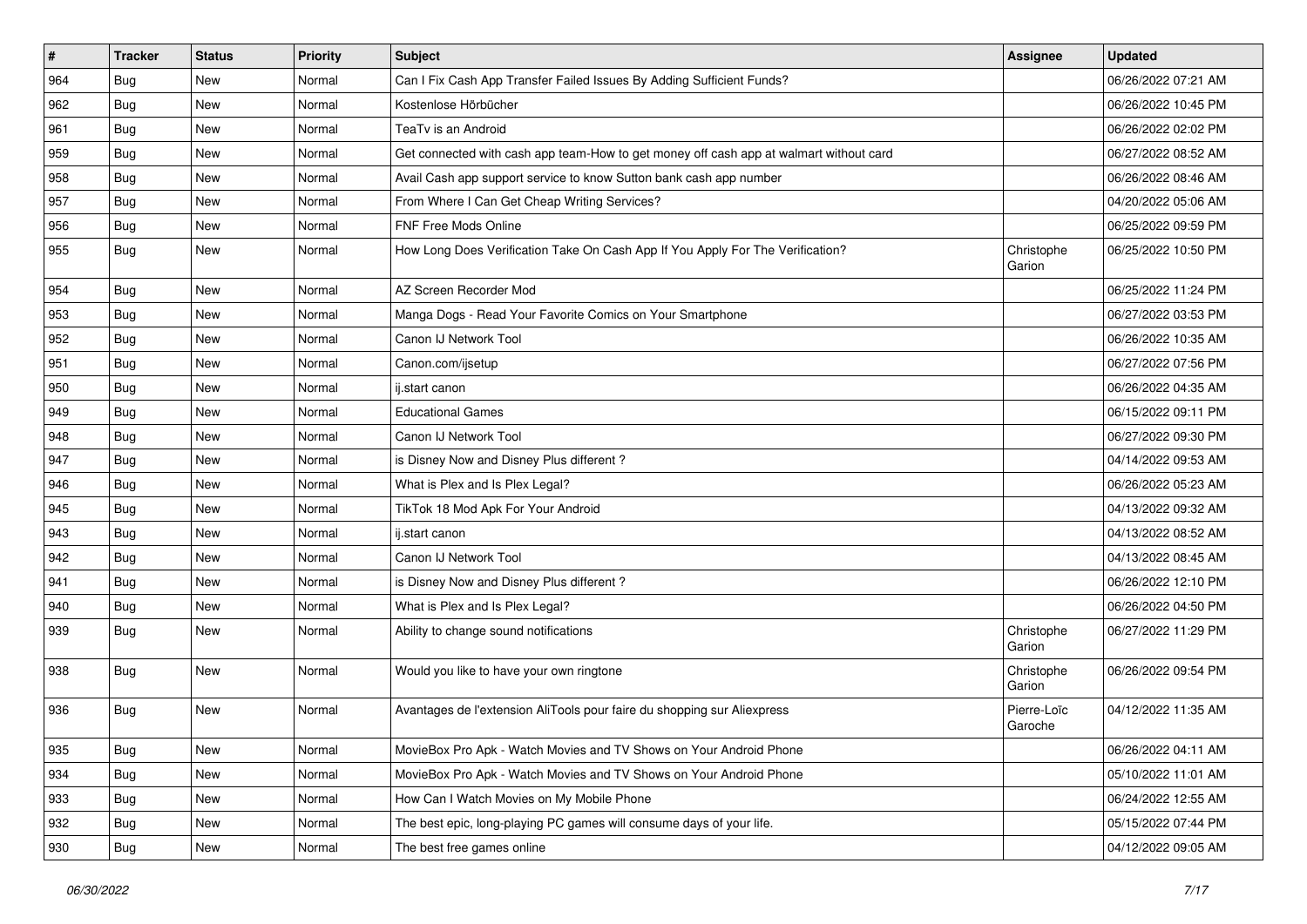| $\vert$ # | <b>Tracker</b> | <b>Status</b> | <b>Priority</b> | <b>Subject</b>                                                                   | <b>Assignee</b> | <b>Updated</b>      |
|-----------|----------------|---------------|-----------------|----------------------------------------------------------------------------------|-----------------|---------------------|
| 929       | <b>Bug</b>     | New           | Normal          | Canon IJ Network Tool                                                            |                 | 04/12/2022 08:32 AM |
| 928       | <b>Bug</b>     | New           | Normal          | How Does Sutton Bank Cash App Customer Service Help In Answering Your Questions? |                 | 04/12/2022 11:36 AM |
| 926       | Bug            | New           | Normal          | tavor 7                                                                          |                 | 06/22/2022 05:08 PM |
| 925       | Bug            | <b>New</b>    | Normal          | tavor 7                                                                          |                 | 06/15/2022 03:45 AM |
| 924       | <b>Bug</b>     | New           | Normal          | buy tec 9                                                                        |                 | 04/11/2022 02:54 PM |
| 923       | <b>Bug</b>     | New           | Normal          | frenchies for sale                                                               |                 | 04/11/2022 02:35 PM |
| 922       | Bug            | <b>New</b>    | Normal          | Why Is The Need For Assignment Writing Services?                                 |                 | 06/29/2022 06:48 PM |
| 921       | Bug            | <b>New</b>    | Normal          | Canon IJ Network Tool                                                            |                 | 04/11/2022 09:00 AM |
| 920       | <b>Bug</b>     | New           | Normal          | Where I Can Get Essay Writing Services?                                          |                 | 04/11/2022 08:35 AM |
| 918       | Bug            | <b>New</b>    | Normal          | Antivirus for IOS                                                                |                 | 06/16/2022 10:36 PM |
| 917       | Bug            | New           | Normal          | Random Person Sent Me Money on Cash App-find solution?                           |                 | 04/09/2022 12:32 PM |
| 916       | Bug            | <b>New</b>    | Normal          | How long does it take to write a book?                                           |                 | 04/07/2022 12:15 PM |
| 915       | Bug            | <b>New</b>    | Normal          | Finance dissertation writing                                                     |                 | 04/07/2022 09:22 AM |
| 914       | <b>Bug</b>     | New           | Normal          | Wordle: how to play fashion games for free?                                      |                 | 04/07/2022 08:30 AM |
| 913       | Bug            | New           | Normal          | Canon IJ Network Tool                                                            |                 | 04/07/2022 06:21 AM |
| 912       | <b>Bug</b>     | New           | Normal          | Cuphead Mobile Game Review                                                       |                 | 06/09/2022 10:14 AM |
| 911       | <b>Bug</b>     | <b>New</b>    | Normal          | Aluminum Windows & Doors                                                         |                 | 04/06/2022 08:10 PM |
| 910       | <b>Bug</b>     | <b>New</b>    | Normal          | Each content looks unisize or not formated                                       |                 | 04/06/2022 11:21 AM |
| 909       | Bug            | New           | Normal          | Toca Life World APK                                                              |                 | 04/06/2022 04:52 AM |
| 908       | <b>Bug</b>     | <b>New</b>    | Normal          | Toca Life World APK                                                              |                 | 04/06/2022 03:18 AM |
| 907       | Bug            | <b>New</b>    | Normal          | Canon IJ Network Tool                                                            |                 | 04/04/2022 10:43 AM |
| 906       | Bug            | New           | Normal          | How To Change Cash App From Business To Personal Account For Any Reasons?        |                 | 04/04/2022 09:57 AM |
| 905       | Bug            | <b>New</b>    | Normal          | MINI MILITIA MOD APK                                                             |                 | 05/19/2022 01:54 PM |
| 898       | Bug            | New           | Normal          | Shadow Fight 2 Mod APK                                                           |                 | 04/02/2022 09:17 AM |
| 897       | Bug            | New           | Normal          | Slot Pulsa Pragmatic Play                                                        | Xavier Thirioux | 04/01/2022 12:08 PM |
| 895       | Bug            | <b>New</b>    | Normal          | Cash App Scams                                                                   |                 | 06/18/2022 02:36 PM |
| 893       | <b>Bug</b>     | New           | Normal          | klingeltone                                                                      |                 | 04/13/2022 11:06 AM |
| 892       | <b>Bug</b>     | New           | Normal          | Good game                                                                        |                 | 04/01/2022 09:15 AM |
| 891       | <b>Bug</b>     | New           | Normal          | The most interesting game today, have you tried it?                              |                 | 04/01/2022 09:17 AM |
| 889       | <b>Bug</b>     | New           | Normal          | What is Plex and how it's work?                                                  |                 | 04/01/2022 09:14 AM |
| 888       | <b>Bug</b>     | New           | Normal          | Is the Fox News Channel on Roku free?                                            |                 | 06/28/2022 06:58 PM |
| 887       | <b>Bug</b>     | New           | Normal          | What is Plex and how it's work?                                                  |                 | 04/01/2022 09:16 AM |
| 886       | <b>Bug</b>     | New           | Normal          | Is the Fox News Channel on Roku free?                                            |                 | 06/28/2022 09:36 PM |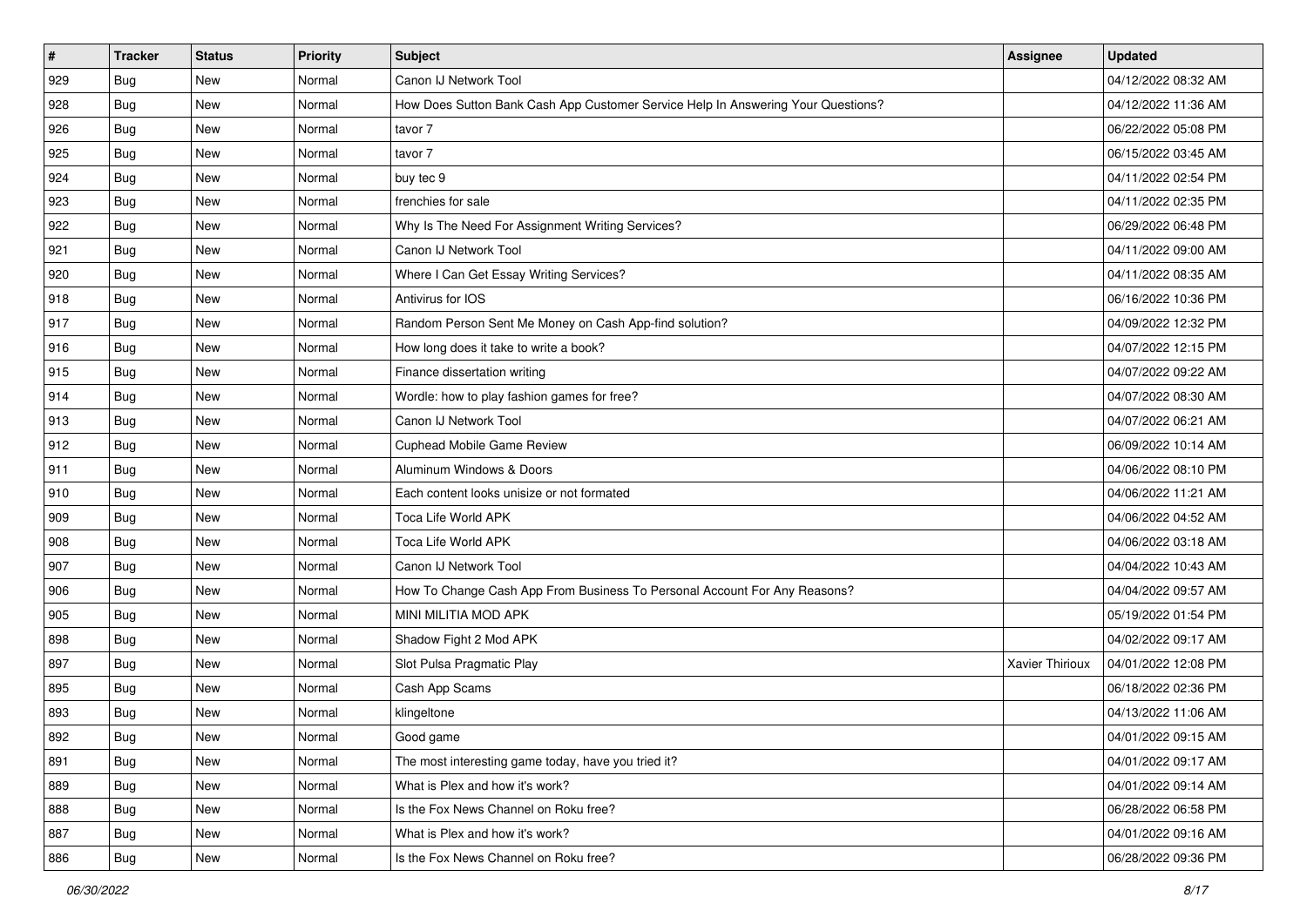| $\sharp$ | <b>Tracker</b> | <b>Status</b> | <b>Priority</b> | <b>Subject</b>                                                                   | <b>Assignee</b>        | <b>Updated</b>      |
|----------|----------------|---------------|-----------------|----------------------------------------------------------------------------------|------------------------|---------------------|
| 885      | Bug            | <b>New</b>    | Normal          | How to Install the Tele Latino App For Android                                   |                        | 03/28/2022 04:10 AM |
| 884      | Bug            | <b>New</b>    | Normal          | Why do Subway Surfers popular                                                    |                        | 04/01/2022 09:16 AM |
| 883      | Bug            | <b>New</b>    | Normal          | Langweilen Sie sich jemals bei der gleichen alten Schriftart auf Instagram?      |                        | 04/01/2022 09:16 AM |
| 882      | <b>Bug</b>     | <b>New</b>    | Normal          | How to change bank account on cash app?                                          |                        | 04/01/2022 09:16 AM |
| 880      | Bug            | New           | Normal          | Why do Subway Surfers popular                                                    |                        | 04/01/2022 09:16 AM |
| 878      | Bug            | <b>New</b>    | Normal          | Wie ist instazoom hilfreich beim Herunterladen von Instagram-Profilbildern       |                        | 04/08/2022 09:28 PM |
| 876      | Bug            | <b>New</b>    | Normal          | Download Full-Size Profile Pictures of Your Favorite Users With InstaDP          |                        | 04/01/2022 09:12 AM |
| 875      | <b>Bug</b>     | <b>New</b>    | Normal          | Red ball game                                                                    |                        | 04/01/2022 09:15 AM |
| 874      | Bug            | <b>New</b>    | Normal          | Cómo descargar Minecraft Apk                                                     |                        | 06/26/2022 08:01 AM |
| 873      | Bug            | New           | Normal          | Klingeltöne mp3                                                                  |                        | 04/13/2022 11:03 AM |
| 872      | Bug            | <b>New</b>    | Normal          | Poppy Playtime Horror Game Free                                                  |                        | 04/01/2022 09:11 AM |
| 870      | Bug            | <b>New</b>    | Normal          | Mahjong Solitaire                                                                |                        | 04/01/2022 09:12 AM |
| 869      | Bug            | <b>New</b>    | Normal          | Sonnerie Post Malone 2022                                                        |                        | 04/13/2022 11:05 AM |
| 865      | <b>Bug</b>     | New           | Normal          | Canon IJ Printer Utility                                                         |                        | 05/18/2022 07:24 PM |
| 864      | Bug            | <b>New</b>    | Normal          | Canon IJ Network Tool                                                            |                        | 04/01/2022 09:14 AM |
| 863      | Bug            | <b>New</b>    | Normal          | Canon IJ Network Tool                                                            |                        | 04/01/2022 09:12 AM |
| 862      | <b>Bug</b>     | <b>New</b>    | Normal          | none                                                                             |                        | 04/01/2022 09:11 AM |
| 860      | <b>Bug</b>     | New           | Normal          | pokemon guide                                                                    | Pierre-Loïc<br>Garoche | 06/18/2022 08:18 PM |
| 859      | Bug            | <b>New</b>    | Normal          | Canon IJ Network Tool                                                            |                        | 04/01/2022 09:13 AM |
| 858      | <b>Bug</b>     | <b>New</b>    | Normal          | opourid                                                                          | Christophe<br>Garion   | 04/01/2022 09:13 AM |
| 857      | Bug            | New           | Normal          | Welcome to the world of classic retro games                                      |                        | 04/01/2022 09:13 AM |
| 856      | <b>Bug</b>     | <b>New</b>    | Normal          | Online Classes Assistance Help For Student                                       |                        | 04/01/2022 09:13 AM |
| 855      | Bug            | <b>New</b>    | Normal          | Online Classes Assistance Help For Student                                       |                        | 04/01/2022 09:13 AM |
| 854      | Bug            | New           | Normal          | How To Resolve Password Problems Through Facebook Customer Service?              |                        | 04/09/2022 06:11 PM |
| 853      | <b>Bug</b>     | <b>New</b>    | Normal          | what is dr laser                                                                 |                        | 04/01/2022 09:13 AM |
| 852      | <b>Bug</b>     | <b>New</b>    | Normal          | How to cancel your French Bee flight within 24 hours?                            |                        | 04/01/2022 09:13 AM |
| 851      | <b>Bug</b>     | New           | Normal          | Laden Sie den kostenlosen MP3-Klingelton für Ihr Mobiltelefon herunter           |                        | 04/01/2022 09:14 AM |
| 850      | <b>Bug</b>     | New           | Normal          | Puppy Playtime APK Android                                                       |                        | 04/01/2022 09:14 AM |
| 849      | Bug            | New           | Normal          | FutEmax App Apk - Watch Soccer, Fantasy Football, And More On Your Mobile Device |                        | 04/01/2022 09:04 AM |
| 844      | <b>Bug</b>     | New           | Normal          | To know Chime Routing Number call on the helpline number                         |                        | 04/01/2022 08:58 AM |
| 843      | <b>Bug</b>     | New           | Normal          | Canon IJ Network Tool                                                            |                        | 04/01/2022 08:58 AM |
| 842      | <b>Bug</b>     | New           | Normal          | Join the fun game                                                                |                        | 04/01/2022 08:58 AM |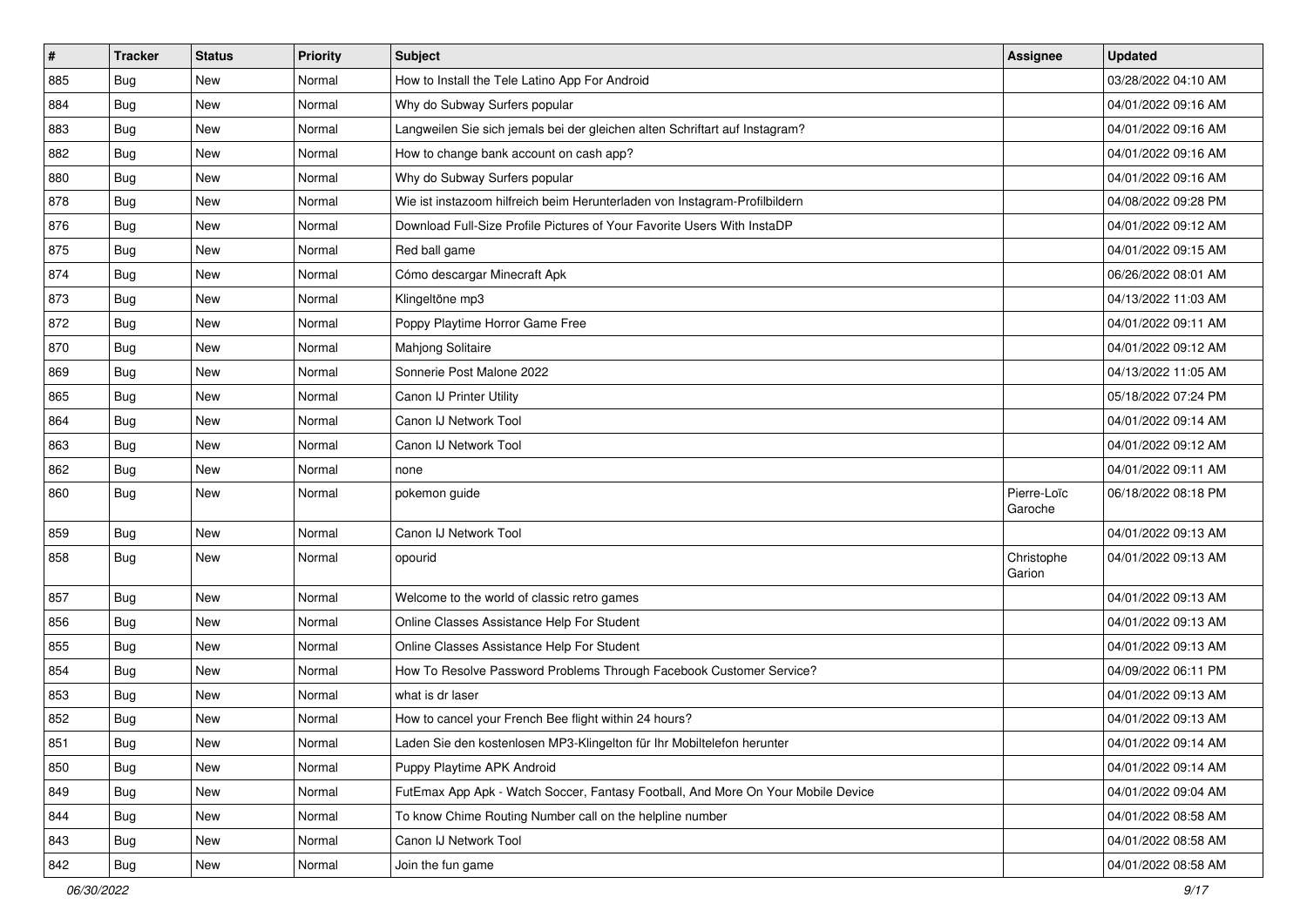| #   | <b>Tracker</b> | <b>Status</b> | <b>Priority</b> | <b>Subject</b>                                                | Assignee               | <b>Updated</b>      |
|-----|----------------|---------------|-----------------|---------------------------------------------------------------|------------------------|---------------------|
| 841 | Bug            | New           | Normal          | How do I activate FOX NOW?                                    |                        | 04/01/2022 08:58 AM |
| 840 | Bug            | <b>New</b>    | Normal          | Is Tubi really free and legal?                                |                        | 04/01/2022 08:58 AM |
| 839 | Bug            | New           | Normal          | How do I activate FOX NOW?                                    |                        | 04/01/2022 08:58 AM |
| 838 | <b>Bug</b>     | New           | Normal          | Celebrity Hunter Mod apk - Como instalá-lo                    |                        | 04/01/2022 08:58 AM |
| 837 | <b>Bug</b>     | <b>New</b>    | Normal          | To Create An Instagram Story                                  | Pierre-Loïc<br>Garoche | 04/01/2022 08:58 AM |
| 836 | Bug            | <b>New</b>    | Normal          | What Is The Required Amount To Pay As Cash App Clearance Fee? |                        | 04/01/2022 09:00 AM |
| 835 | Bug            | New           | Normal          | Build your strong army with Taming io                         |                        | 04/01/2022 08:59 AM |
| 834 | Bug            | New           | Normal          | Grasp the secret to relieve stress and fatigue                |                        | 04/01/2022 08:57 AM |
| 833 | Bug            | <b>New</b>    | Normal          | Does Direct Deposit Hit Chime- seek Chime Customer Service    |                        | 04/01/2022 08:59 AM |
| 832 | Bug            | New           | Normal          | Choque Royale Mod Apk                                         |                        | 04/01/2022 08:59 AM |
| 831 | Bug            | New           | Normal          | Build and shoot                                               |                        | 05/29/2022 04:47 PM |
| 830 | Bug            | New           | Normal          | Poppy Playtime APK                                            |                        | 06/27/2022 10:31 PM |
| 829 | <b>Bug</b>     | New           | Normal          | Write My Dissertation For Me UK                               | Pierre-Loïc<br>Garoche | 06/26/2022 04:13 AM |
| 828 | Bug            | New           | Normal          | Nursery management                                            |                        | 06/28/2022 12:10 PM |
| 827 | <b>Bug</b>     | New           | Normal          | Come To Know The Required Steps To Unlock Cash App Account    |                        | 04/01/2022 08:59 AM |
| 826 | Bug            | <b>New</b>    | Normal          | How to Dowload MXL TV Premium                                 |                        | 05/26/2022 03:34 PM |
| 825 | <b>Bug</b>     | New           | Normal          | Lucky Patcher Download                                        |                        | 06/26/2022 06:09 PM |
| 822 | <b>Bug</b>     | New           | Normal          | Dowload Your Boyfriend Game                                   |                        | 06/28/2022 04:56 AM |
| 821 | Bug            | New           | Normal          | Nicoo - A Review of the Popular Battle Royale Game            |                        | 06/28/2022 08:30 AM |
| 820 | Bug            | New           | Normal          | Metal Slug Apk para Android                                   |                        | 06/29/2022 12:55 PM |
| 819 | Bug            | <b>New</b>    | Normal          | Metal Slug Apk para Android                                   |                        | 06/27/2022 09:35 AM |
| 818 | <b>Bug</b>     | New           | Normal          | Have you ever played a basketball game?                       | Corentin<br>Lauverjat  | 04/01/2022 08:55 AM |
| 817 | Bug            | <b>New</b>    | Normal          | Pacman 30th Anniversary                                       |                        | 06/28/2022 09:20 AM |
| 816 | Bug            | New           | Normal          | Play Scribble io fun with everyone                            |                        | 06/28/2022 03:20 PM |
| 815 | <b>Bug</b>     | New           | Normal          | how do i call cash app customer service                       | Xavier Thirioux        | 06/28/2022 01:04 PM |
| 814 | Bug            | New           | Normal          | Stage Fright Cure                                             | Pierre-Loïc<br>Garoche | 06/28/2022 12:31 AM |
| 811 | Bug            | New           | Normal          | Canon IJ Network Tool                                         |                        | 06/29/2022 10:59 PM |
| 809 | Bug            | New           | Normal          | Smash Karts - immerse yourself in the exciting race           |                        | 06/28/2022 09:57 AM |
| 808 | <b>Bug</b>     | New           | Normal          | Sinnvolle Guten-Morgen-Grüße                                  |                        | 06/28/2022 10:45 PM |
| 807 | <b>Bug</b>     | New           | Normal          | 1v1Battle is a strategic action 'Build and shoot' game        |                        | 06/27/2022 06:52 AM |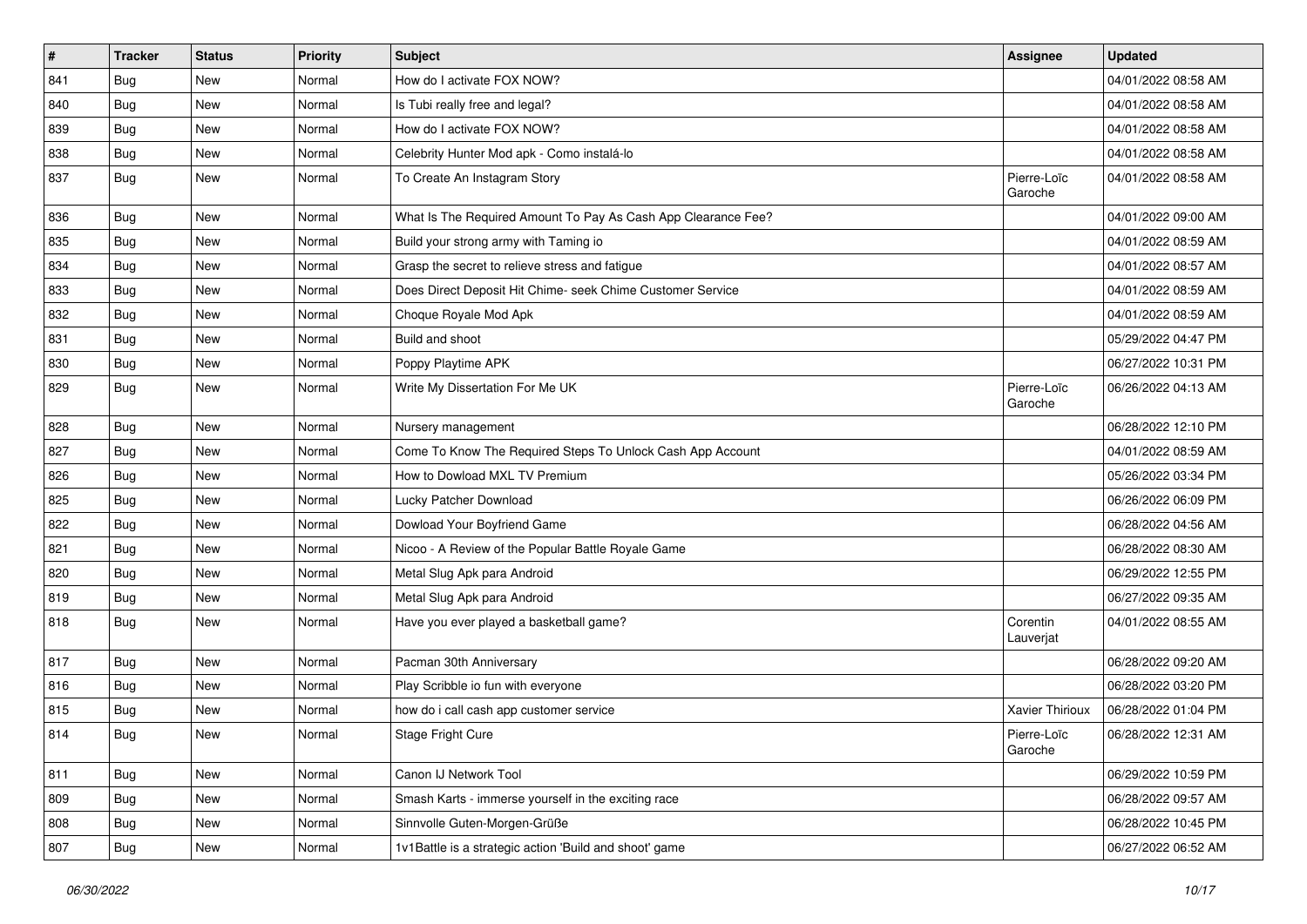| $\sharp$ | <b>Tracker</b>   | <b>Status</b> | <b>Priority</b> | <b>Subject</b>                                                                | Assignee               | <b>Updated</b>      |
|----------|------------------|---------------|-----------------|-------------------------------------------------------------------------------|------------------------|---------------------|
| 805      | <b>Bug</b>       | <b>New</b>    | Normal          | Ketamine Online Store                                                         | Christophe<br>Garion   | 06/28/2022 10:04 PM |
| 804      | <b>Bug</b>       | New           | Normal          | Review                                                                        |                        | 06/29/2022 03:32 AM |
| 802      | <b>Bug</b>       | <b>New</b>    | Normal          | Who Is an ETL Engineer                                                        |                        | 06/28/2022 02:03 AM |
| 801      | Bug              | New           | Normal          | Who Is an ETL Engineer                                                        |                        | 06/27/2022 12:25 PM |
| 800      | Bug              | <b>New</b>    | Normal          | Who Is an ETL Engineer                                                        |                        | 06/29/2022 08:54 AM |
| 799      | <b>Bug</b>       | <b>New</b>    | Normal          | Who Is an ETL Engineer                                                        |                        | 06/29/2022 07:36 PM |
| 798      | <b>Bug</b>       | New           | Normal          | Who Is an ETL Engineer                                                        |                        | 06/29/2022 02:44 AM |
| 797      | <b>Bug</b>       | <b>New</b>    | Normal          | Psychedelic                                                                   | Christophe<br>Garion   | 06/28/2022 11:11 PM |
| 796      | <b>Bug</b>       | New           | Normal          | How Does Cash App ++ actually work and What is the process of it              |                        | 06/29/2022 05:10 AM |
| 795      | <b>Bug</b>       | <b>New</b>    | Normal          | Drift Boss - Exciting Race                                                    |                        | 06/26/2022 06:32 PM |
| 792      | <b>Bug</b>       | New           | Normal          | What is Google Camera Mod?                                                    |                        | 06/27/2022 10:20 AM |
| 791      | <b>Bug</b>       | <b>New</b>    | Normal          | Samsnung TV Plus is not working                                               |                        | 04/01/2022 09:03 AM |
| 790      | Bug              | <b>New</b>    | Normal          | My app                                                                        |                        | 04/01/2022 09:03 AM |
| 789      | <b>Bug</b>       | <b>New</b>    | Normal          | Full version                                                                  |                        | 06/30/2022 02:36 AM |
| 788      | <b>Bug</b>       | <b>New</b>    | Normal          | Intro Maker Mod APK                                                           |                        | 06/29/2022 09:13 PM |
| 787      | <b>Bug</b>       | New           | Normal          | Assured Assignment Help                                                       |                        | 06/29/2022 09:56 AM |
| 786      | <b>Bug</b>       | New           | Normal          | Best Assignment Help in Australia & UK                                        |                        | 06/21/2022 09:28 PM |
| 785      | Bug              | <b>New</b>    | Normal          | How To Get Money Off Cash App Without Card Or With A Card?                    |                        | 06/28/2022 11:35 AM |
| 784      | Bug              | New           | Normal          | How To Add Money On Cash App Card And Check The Funds?                        |                        | 06/28/2022 12:36 PM |
| 783      | <b>Bug</b>       | <b>New</b>    | Normal          | How Do I Determine The Reasons And Solutions To Fix Cash App Transfer Failed? |                        | 06/29/2022 01:42 PM |
| 782      | Bug              | <b>New</b>    | Normal          | Comment faire une sonnerie téléphonique                                       |                        | 06/29/2022 04:47 PM |
| 781      | Bug              | <b>New</b>    | Normal          | Free Whatsapp Group to Join                                                   |                        | 06/28/2022 11:48 AM |
| 780      | <b>Bug</b>       | <b>New</b>    | Normal          | Best Whatsapp Modified APKs                                                   | Pierre-Loïc<br>Garoche | 06/28/2022 05:38 PM |
| 777      | Bug              | <b>New</b>    | Normal          | Obtain driving instructions using Google Maps.                                |                        | 06/30/2022 01:32 AM |
| 776      | <b>Bug</b>       | <b>New</b>    | Normal          | Wibargain                                                                     |                        | 06/28/2022 01:57 PM |
| 775      | <sub>I</sub> Bug | New           | Normal          | cash app                                                                      |                        | 02/14/2022 08:20 AM |
| 774      | <b>Bug</b>       | New           | Normal          | Follow proper initiatives                                                     |                        | 06/29/2022 12:34 PM |
| 773      | Bug              | New           | Normal          | Spades - Play online free                                                     |                        | 06/28/2022 12:26 PM |
| 772      | <b>Bug</b>       | New           | Normal          | united airlines baggage policy                                                |                        | 06/29/2022 03:40 PM |
| 771      | <b>Bug</b>       | New           | Normal          | united airlines baggage policy                                                |                        | 06/29/2022 05:39 PM |
| 770      | <b>Bug</b>       | New           | Normal          | Canon IJ Network Tool                                                         |                        | 06/29/2022 04:48 AM |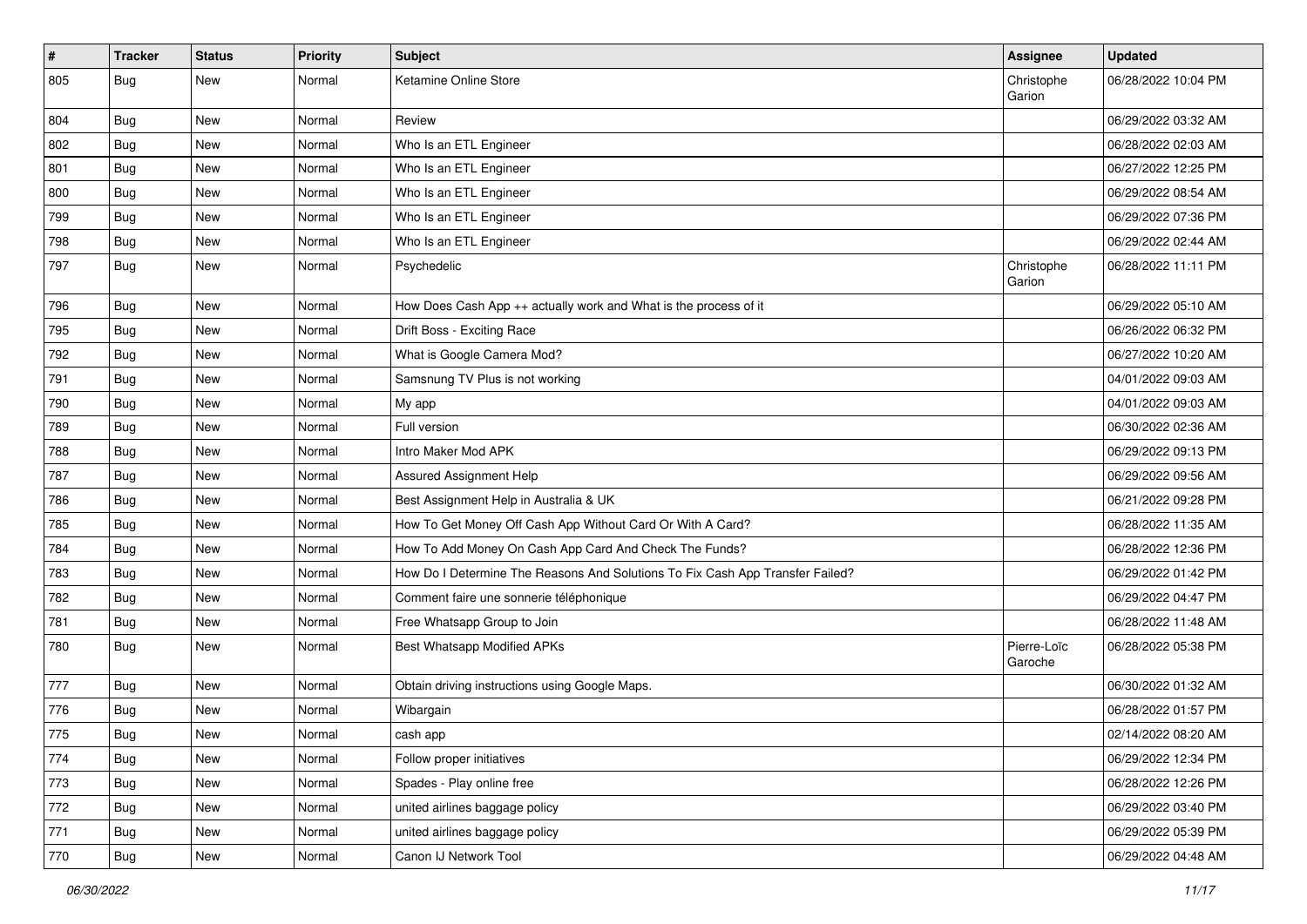| $\vert$ # | <b>Tracker</b> | <b>Status</b> | <b>Priority</b> | <b>Subject</b>                                                                                      | Assignee               | <b>Updated</b>      |
|-----------|----------------|---------------|-----------------|-----------------------------------------------------------------------------------------------------|------------------------|---------------------|
| 769       | Bug            | New           | Normal          | check my cash app                                                                                   |                        | 06/28/2022 03:29 PM |
| 768       | Bug            | <b>New</b>    | Normal          | Where can you buy best jackets online?                                                              |                        | 06/26/2022 01:50 PM |
| 767       | Bug            | New           | Normal          | apkmod                                                                                              |                        | 06/29/2022 06:15 PM |
| 766       | Bug            | New           | Normal          | Pobreflix Mod APK Review                                                                            |                        | 06/29/2022 10:55 PM |
| 765       | Bug            | <b>New</b>    | Normal          | Follow proper initiatives to check my cash app                                                      |                        | 06/25/2022 10:08 AM |
| 764       | Bug            | New           | Normal          | What is available to see what I can watch HBO Max?                                                  |                        | 06/29/2022 08:50 PM |
| 762       | Bug            | New           | Normal          | How To Add Money To A Cash App Card If Struggling With Low Amount?                                  |                        | 06/29/2022 10:53 AM |
| 761       | Bug            | New           | Normal          | What is it about basketball that makes it so popular in the United States?                          | Corentin<br>Lauverjat  | 06/29/2022 06:51 AM |
| 760       | Bug            | <b>New</b>    | Normal          | apkmod                                                                                              |                        | 06/27/2022 04:13 PM |
| 759       | Bug            | New           | Normal          | Canon IJ Network Tool                                                                               | Pierre-Loïc<br>Garoche | 06/29/2022 11:16 PM |
| 758       | Bug            | <b>New</b>    | Normal          | How Do I Study Consistently For Hours?                                                              |                        | 06/27/2022 12:49 AM |
| 757       | Bug            | New           | Normal          | Why Is Issue of Car Maintenance so Famous for the Consumers?                                        |                        | 04/01/2022 09:01 AM |
| 754       | Bug            | New           | Normal          | Cómo descargar tonos gratis de teléfono celular                                                     |                        | 06/26/2022 01:56 PM |
| 753       | Bug            | New           | Normal          | onlineessaygrader                                                                                   |                        | 06/28/2022 05:55 AM |
| 752       | <b>Bug</b>     | New           | Normal          | Plagerism checker                                                                                   |                        | 06/26/2022 06:33 PM |
| 750       | Bug            | <b>New</b>    | Normal          | Create a Report Template                                                                            |                        | 06/26/2022 04:27 PM |
| 749       | Bug            | New           | Normal          | The Best Bubble Shooter Game for Android                                                            |                        | 06/26/2022 12:12 PM |
| 748       | Bug            | New           | Normal          | Il y a quelques façons d'obtenir des sonneries gratuites pour votre iPhone                          |                        | 06/26/2022 11:24 PM |
| 747       | Bug            | <b>New</b>    | Normal          | How to Install Tyflex Plus on Your Android Device                                                   |                        | 06/26/2022 08:16 AM |
| 744       | Bug            | New           | Normal          | <b>Pixel Survive</b>                                                                                |                        | 06/28/2022 05:13 AM |
| 743       | Bug            | <b>New</b>    | Normal          | They promote 'pixel art' contests and a 'game jam' related to the work and figure of Carlos Casares |                        | 06/28/2022 12:04 PM |
| 742       | <b>Bug</b>     | New           | Normal          | How Long Does Cash App Support Take To Respond For A Better Support?                                |                        | 06/25/2022 11:00 PM |
| 741       | <b>Bug</b>     | New           | Normal          | <b>Blockchain Technology Solutions</b>                                                              |                        | 06/26/2022 02:19 AM |
| 739       | Bug            | <b>New</b>    | Normal          | law dissertation help                                                                               |                        | 06/27/2022 06:12 PM |
| 738       | <b>Bug</b>     | New           | Normal          | How Much Amount Do I Get Using The Referral Code For Cash App?                                      |                        | 06/27/2022 03:58 PM |
| 737       | <b>Bug</b>     | New           | Normal          | How Do I Talk To A Live Person At Facebook If Anything Is Doubtful?                                 |                        | 06/27/2022 09:59 PM |
| 736       | Bug            | New           | Normal          | I Want to Edit in My Website (transfer-factor.net) Unfortunately, Unable to Edit It                 |                        | 06/24/2022 07:32 AM |
| 735       | <b>Bug</b>     | <b>New</b>    | Normal          | A quick fix of how to get money back from cash app stocks                                           |                        | 06/29/2022 09:07 PM |
| 734       | Bug            | New           | Normal          | DR. STRANGE: Multiverse of Scheduling Madness!                                                      |                        | 06/28/2022 07:07 AM |
| 733       | Bug            | New           | Normal          | How does one go about getting a book deal?                                                          |                        | 06/28/2022 06:35 PM |
| 732       | <b>Bug</b>     | New           | Normal          | Get rectifications steps about why cash app transfer failed                                         |                        | 06/26/2022 03:28 PM |
| 731       | <b>Bug</b>     | New           | Normal          | Avail Of Cash App Customer Service If Unable To Down Cash App Mobile App?                           |                        | 06/25/2022 08:36 PM |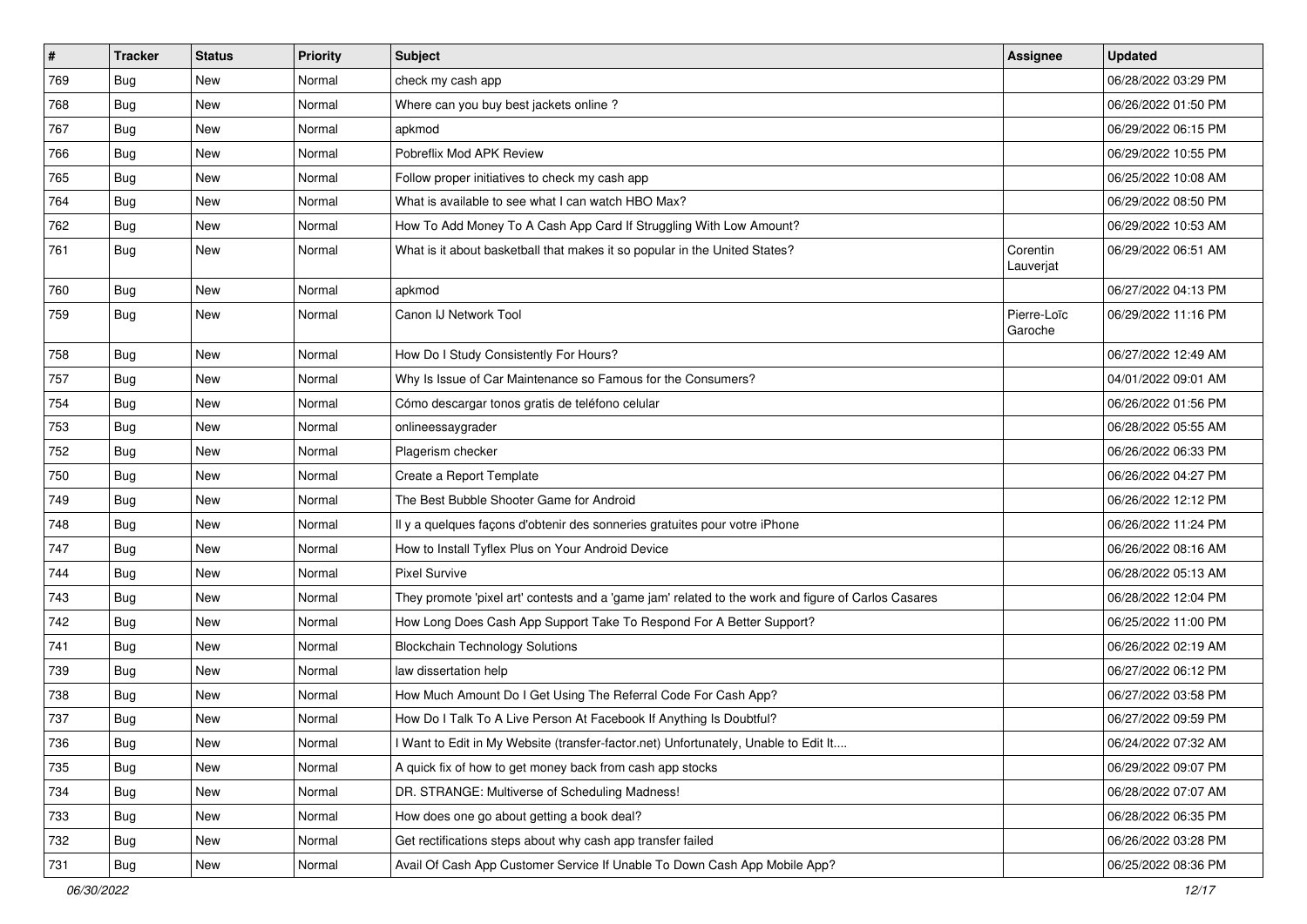| $\vert$ # | <b>Tracker</b> | <b>Status</b> | <b>Priority</b> | Subject                                                                      | Assignee               | <b>Updated</b>      |
|-----------|----------------|---------------|-----------------|------------------------------------------------------------------------------|------------------------|---------------------|
| 730       | Bug            | New           | Normal          | Canon IJ Network Tool                                                        |                        | 06/26/2022 05:51 PM |
| 729       | Bug            | <b>New</b>    | Normal          | Canon IJ Network Tool                                                        |                        | 06/28/2022 01:10 PM |
| 728       | Bug            | New           | Normal          | Will Cash App refund money if scammed? Hitches With Optimum Ease             |                        | 06/26/2022 06:15 AM |
| 727       | Bug            | New           | Normal          | Drive for speed simulator mod apk                                            | Pierre-Loïc<br>Garoche | 06/27/2022 06:33 AM |
| 726       | Bug            | New           | Normal          | Mobile Application Development Services                                      |                        | 06/28/2022 04:44 PM |
| 724       | <b>Bug</b>     | New           | Normal          | Dial Chime Customer support number for a quick response                      |                        | 06/29/2022 03:31 AM |
| 722       | <b>Bug</b>     | New           | Normal          | Vergrößern Sie Instagram-Fotos mit instazoom                                 | Christophe<br>Garion   | 06/28/2022 07:21 AM |
| 721       | Bug            | <b>New</b>    | Normal          | Cómo instalar un Mod Apk                                                     |                        | 06/30/2022 02:08 AM |
| 720       | Bug            | New           | Normal          | How does Cash App Phone Number provide a quick treatment?                    |                        | 06/27/2022 08:02 AM |
| 719       | <b>Bug</b>     | New           | Normal          | How Do I Send \$5000 Through Cash App Account With Ease?                     |                        | 06/29/2022 10:15 PM |
| 717       | Bug            | <b>New</b>    | Normal          | Disney Plus Apk - Watch Movies and TV Shows on Your Device                   |                        | 06/29/2022 03:10 PM |
| 716       | Bug            | New           | Normal          | La celebración de un BabyShower.                                             |                        | 06/27/2022 12:29 PM |
| 715       | Bug            | New           | Normal          | Puppy Playtime Descargar gratis                                              |                        | 06/28/2022 10:46 PM |
| 714       | <b>Bug</b>     | New           | Normal          | Cuevana 3 Premium - Enjoy Your Favorite Movies and TV Shows on Your Smart TV |                        | 06/27/2022 11:43 PM |
| 712       | <b>Bug</b>     | New           | Normal          | <b>Tips and Tricks</b>                                                       |                        | 06/29/2022 07:26 PM |
| 711       | Bug            | <b>New</b>    | Normal          | Human Fall Flat Apk Download                                                 |                        | 06/28/2022 08:27 PM |
| 710       | Bug            | New           | Normal          | Take Necessary Assistance If You Are Unable Activate Cash App Card           |                        | 06/25/2022 09:26 PM |
| 709       | Bug            | New           | Normal          | How To Load Cash App Card At Walmart Without Having To Face Any Hassle?      |                        | 06/29/2022 03:26 AM |
| 708       | Bug            | <b>New</b>    | Normal          | Efficient ways to proceed with the cash app dispute process?                 |                        | 06/29/2022 10:24 AM |
| 707       | <b>Bug</b>     | New           | Normal          | Why Accounting Assignments Are Beneficial For The Students?                  | Pierre-Loïc<br>Garoche | 06/30/2022 01:06 AM |
| 706       | Bug            | New           | Normal          | How Can You Cancel A Cash App Payment Without Any Prior Information?         |                        | 06/26/2022 09:13 AM |
| 705       | Bug            | <b>New</b>    | Normal          | wuxiaworld                                                                   |                        | 06/29/2022 11:42 PM |
| 704       | Bug            | <b>New</b>    | Normal          | Reach support team of Chime Customer Service for instant help                |                        | 06/29/2022 05:49 AM |
| 703       | Bug            | New           | Normal          | For real-time help, dial Facebook customer service number                    |                        | 06/29/2022 12:30 AM |
| 702       | <b>Bug</b>     | New           | Normal          | Avail Chime Customer Service to know How To Get Chime Bank Statement         |                        | 06/28/2022 04:58 AM |
| 701       | Bug            | New           | Normal          | Why Law Essay Helper UK is Necessary?                                        |                        | 06/29/2022 06:29 PM |
| 700       | <b>Bug</b>     | New           | Normal          | Cómo descargar Poppy Playtime                                                |                        | 04/01/2022 09:30 AM |
| 699       | <b>Bug</b>     | New           | Normal          | Would you be able to utilize Cash App Twitch?                                |                        | 06/29/2022 09:07 PM |
| 697       | <b>Bug</b>     | New           | Normal          | How to Descargar Pura TV For Android                                         |                        | 06/28/2022 04:43 PM |
| 696       | Bug            | New           | Normal          | How to Install the TuMangaOnline App                                         |                        | 06/30/2022 01:09 AM |
| 695       | <b>Bug</b>     | New           | Normal          | Refer Listas IPTV Apk                                                        |                        | 06/29/2022 06:50 AM |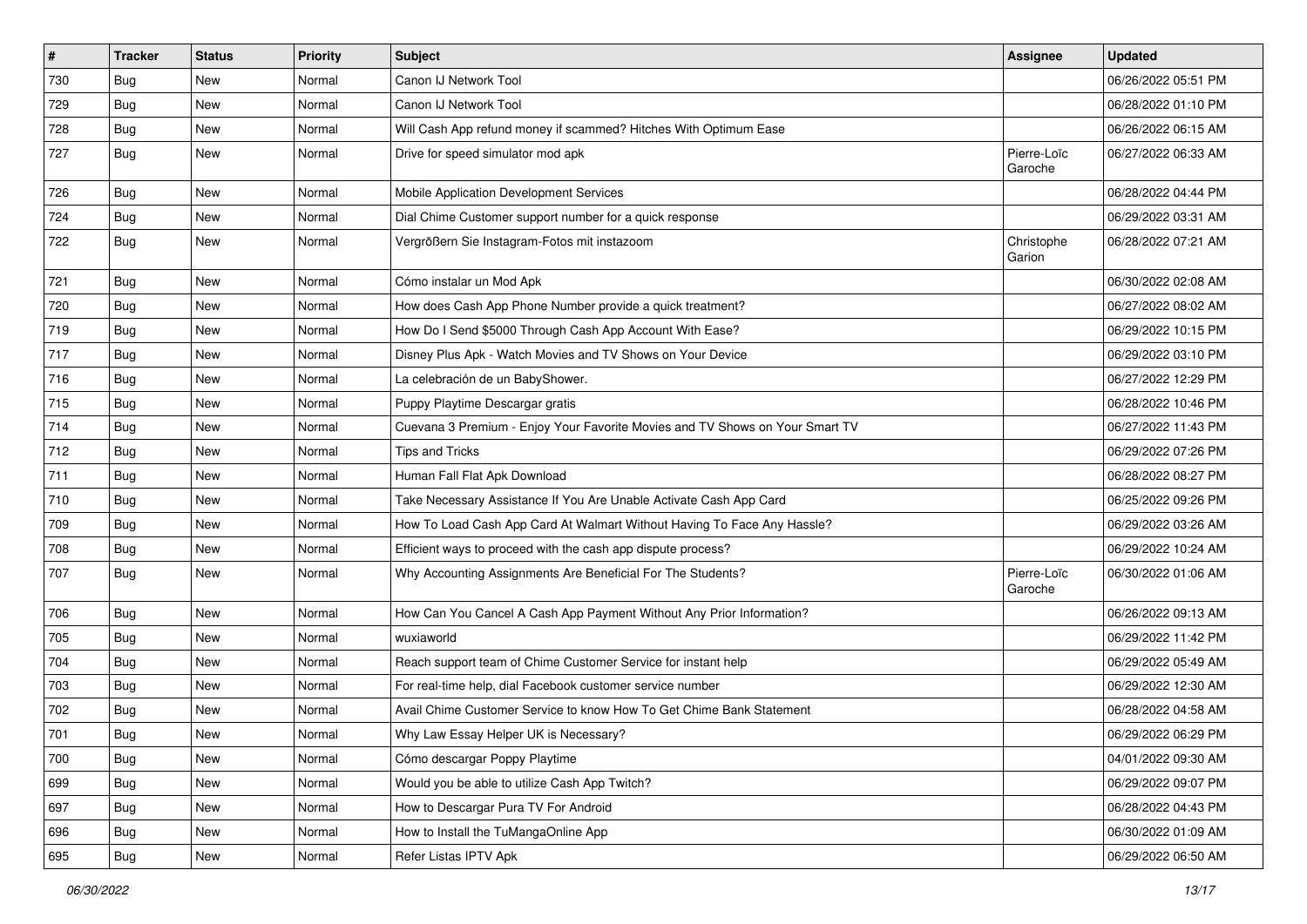| $\sharp$ | <b>Tracker</b> | <b>Status</b> | <b>Priority</b> | <b>Subject</b>                                                        | <b>Assignee</b>        | <b>Updated</b>      |
|----------|----------------|---------------|-----------------|-----------------------------------------------------------------------|------------------------|---------------------|
| 694      | <b>Bug</b>     | <b>New</b>    | Normal          | How to Get Guidance On How To Cash App Withdrawal Limit?              | Christophe<br>Garion   | 06/29/2022 03:09 PM |
| 692      | <b>Bug</b>     | <b>New</b>    | Normal          | Esports 888b                                                          |                        | 06/12/2022 10:04 AM |
| 691      | <b>Bug</b>     | <b>New</b>    | Normal          | tea garden dublin                                                     |                        | 04/01/2022 09:31 AM |
| 690      | Bug            | <b>New</b>    | Normal          | campervan hire                                                        |                        | 06/28/2022 11:55 AM |
| 689      | Bug            | <b>New</b>    | Normal          | How to use twitch.tv/activate?                                        |                        | 06/28/2022 10:48 PM |
| 688      | Bug            | <b>New</b>    | Normal          | How to use twitch.ty/activate?                                        |                        | 06/24/2022 04:16 AM |
| 687      | <b>Bug</b>     | New           | Normal          | How to use twitch.tv/activate?                                        |                        | 06/29/2022 10:39 PM |
| 686      | <b>Bug</b>     | <b>New</b>    | Normal          | Welcome To The Most Demandable Mahipalpur Escorts Agency              |                        | 06/27/2022 03:45 PM |
| 684      | Bug            | <b>New</b>    | Normal          | Difference between paper map and online map                           |                        | 06/29/2022 09:46 AM |
| 682      | <b>Bug</b>     | <b>New</b>    | Normal          | Does Facebook customer service live chat allow to speak with someone? |                        | 06/29/2022 09:56 AM |
| 679      | <b>Bug</b>     | <b>New</b>    | Normal          | Word Finder helps you to play word games better                       |                        | 04/01/2022 09:34 AM |
| 678      | Bug            | <b>New</b>    | Normal          | How to be a winner in buidnow gg                                      |                        | 06/29/2022 06:31 PM |
| 677      | <b>Bug</b>     | <b>New</b>    | Normal          | Logo Design Services Near Me                                          |                        | 06/29/2022 11:58 AM |
| 676      | <b>Bug</b>     | <b>New</b>    | Normal          | Does Facebook customer service live chat allow to speak with someone? |                        | 04/01/2022 09:39 AM |
| 675      | Bug            | <b>New</b>    | Normal          | What Are Smart Tactics To Fix Cash App Transfer Failed Hurdles?       |                        | 06/27/2022 09:51 AM |
| 674      | <b>Bug</b>     | <b>New</b>    | Normal          | The best game in 2021                                                 | Pierre-Loïc<br>Garoche | 06/28/2022 03:17 PM |
| 673      | Bug            | <b>New</b>    | Normal          | Learn the basics of pixel art - Clear grid                            |                        | 06/29/2022 09:44 AM |
| 672      | <b>Bug</b>     | <b>New</b>    | Normal          | The easiest way to delete ringtones on iPhone                         |                        | 06/28/2022 08:44 PM |
| 671      | <b>Bug</b>     | New           | Normal          | Hot games                                                             | Pierre-Loïc<br>Garoche | 06/29/2022 12:40 AM |
| 670      | Bug            | New           | Normal          | JTWhatsApp Apk - The New and Improved WhatsApp                        |                        | 06/28/2022 12:32 PM |
| 668      | Bug            | <b>New</b>    | Normal          | Get to know Cash App Refund Process here                              |                        | 06/29/2022 07:21 AM |
| 667      | <b>Bug</b>     | <b>New</b>    | Normal          | What Is a Ringtone?                                                   |                        | 06/29/2022 12:34 AM |
| 666      | <b>Bug</b>     | <b>New</b>    | Normal          | 470+ pages à colorier de Noël                                         |                        | 06/28/2022 10:02 AM |
| 664      | Bug            | New           | Normal          | Tea TV Apk Download - The Best Way to Watch Movies Offline            |                        | 06/29/2022 11:00 PM |
| 663      | <b>Bug</b>     | <b>New</b>    | Normal          | Know how the Cash app twitches words in a detailed way.               | Pierre-Loïc<br>Garoche | 06/28/2022 07:08 PM |
| 662      | Bug            | New           | Normal          | Oreo TV Download - The Easiest Way to Watch Live TV                   |                        | 06/29/2022 08:19 PM |
| 661      | Bug            | New           | Normal          | Turbo VPN MOD APK Download                                            |                        | 06/29/2022 11:57 AM |
| 660      | Bug            | <b>New</b>    | Normal          | Anchovies Nutrition Facts And Health Benefits                         |                        | 04/01/2022 09:40 AM |
| 659      | <b>Bug</b>     | New           | Normal          | Olive Oil Properties And Health Benefits                              |                        | 06/29/2022 11:15 AM |
| 658      | <b>Bug</b>     | New           | Normal          | Watermelon Nutrition Facts And Health Benefits                        |                        | 06/29/2022 06:46 PM |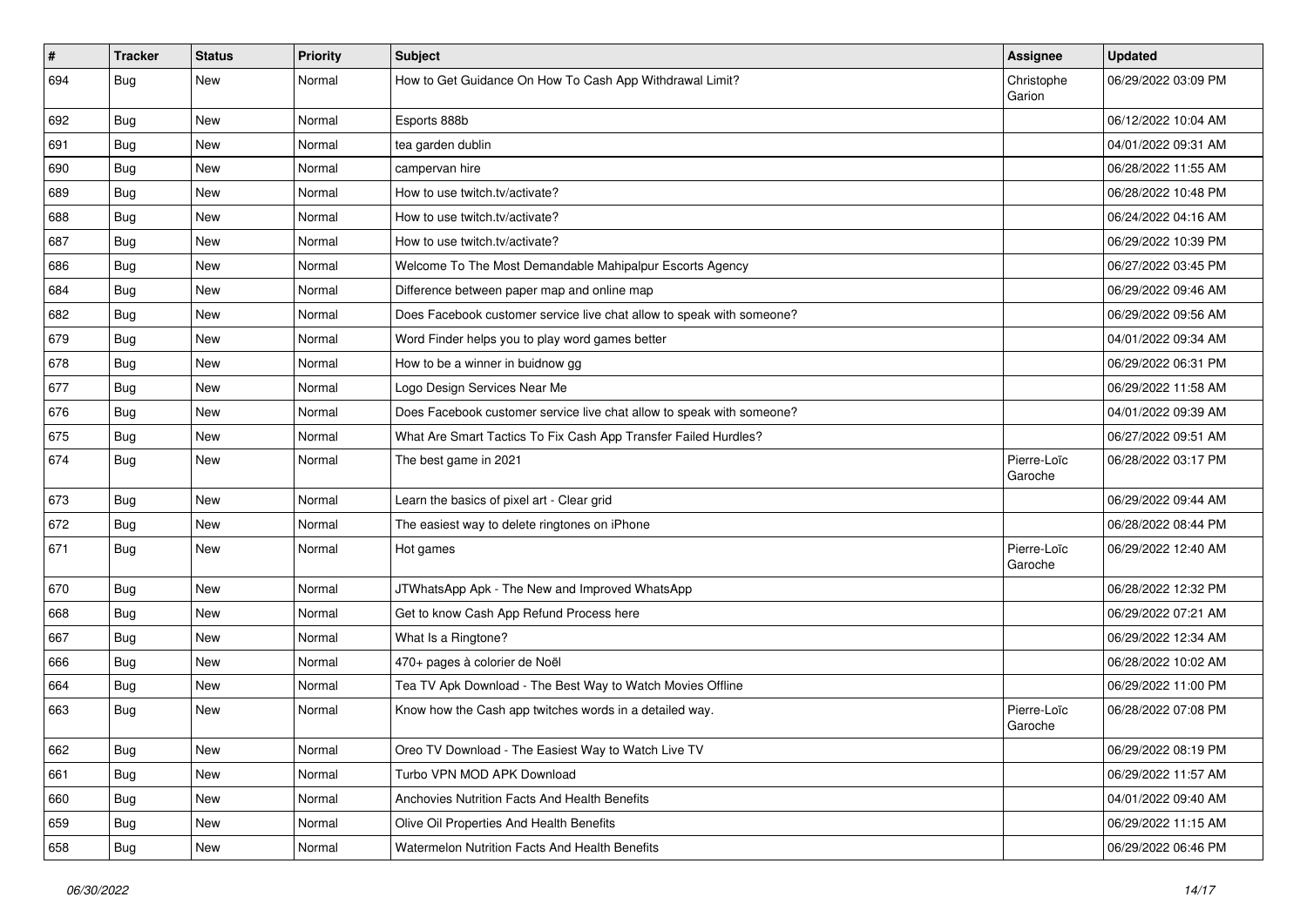| #   | <b>Tracker</b> | <b>Status</b> | <b>Priority</b> | Subject                                                                          | <b>Assignee</b> | <b>Updated</b>      |
|-----|----------------|---------------|-----------------|----------------------------------------------------------------------------------|-----------------|---------------------|
| 657 | Bug            | New           | Normal          | Coconut Nutrition Facts And Health Benefits                                      |                 | 06/29/2022 05:05 PM |
| 656 | Bug            | <b>New</b>    | Normal          | Kiwi Nutrition Facts And Health Benefits                                         |                 | 06/28/2022 08:54 PM |
| 655 | <b>Bug</b>     | New           | Normal          | <b>Eggplant Health Benefits</b>                                                  |                 | 06/29/2022 08:18 AM |
| 653 | Bug            | New           | Normal          | Jujube (Jinjoles): Properties And Health Benefits                                |                 | 06/27/2022 08:47 AM |
| 652 | <b>Bug</b>     | <b>New</b>    | Normal          | Sesame Health Benefits                                                           |                 | 06/29/2022 07:46 PM |
| 651 | Bug            | New           | Normal          | Salmon Health Benefits                                                           |                 | 06/28/2022 05:49 PM |
| 650 | Bug            | New           | Normal          | <b>Cherries Health Benefits</b>                                                  |                 | 06/29/2022 11:13 AM |
| 645 | Bug            | New           | Normal          | thong tin chinh xac nhat hom nay                                                 |                 | 06/28/2022 02:48 PM |
| 644 | Bug            | New           | Normal          | <b>TeaTV App Review</b>                                                          |                 | 06/27/2022 11:47 AM |
| 643 | Bug            | <b>New</b>    | Normal          | Oreo TV Apk Download                                                             |                 | 06/28/2022 04:57 PM |
| 642 | Bug            | New           | Normal          | thong tin thoi tiet ngay hom nay                                                 |                 | 06/29/2022 07:52 PM |
| 641 | Bug            | New           | Normal          | Get Best Economics Dissertation Writing Service                                  |                 | 06/25/2022 10:04 AM |
| 640 | <b>Bug</b>     | New           | Normal          | play game with me                                                                |                 | 06/28/2022 06:33 AM |
| 639 | Bug            | <b>New</b>    | Normal          | thong tin chinh xac                                                              |                 | 06/29/2022 02:44 AM |
| 638 | <b>Bug</b>     | New           | Normal          | Run 3 game                                                                       |                 | 06/26/2022 06:31 AM |
| 636 | Bug            | New           | Normal          | What is the most popular furniture color?                                        |                 | 06/25/2022 04:57 PM |
| 635 | Bug            | New           | Normal          | Buy Steroids Online with OurMedicnes.com   Best Quality Steroids                 |                 | 06/29/2022 12:17 AM |
| 634 | <b>Bug</b>     | <b>New</b>    | Normal          | Buy Vidalista Tablets (Tadalafil) at [\$25 OFF + Free Shipping] Vidalistatablets |                 | 06/29/2022 02:25 AM |
| 633 | Bug            | New           | Normal          | How i can i solve my issue                                                       |                 | 04/01/2022 09:38 AM |
| 632 | Bug            | New           | Normal          | CheapestMedsShop   100% Safe Medicines Online in UK & AUS.                       |                 | 06/28/2022 09:52 AM |
| 631 | <b>Bug</b>     | New           | Normal          | How Can I Load Cash App Card at Walmart straight away?                           |                 | 06/26/2022 04:07 PM |
| 630 | Bug            | New           | Normal          | How Can I Load Cash App Card at Walmart straight away?                           |                 | 06/26/2022 12:04 AM |
| 629 | Bug            | <b>New</b>    | Normal          | How Can I Load Cash App Card at Walmart straight away?                           |                 | 06/28/2022 06:07 AM |
| 628 | <b>Bug</b>     | New           | Normal          | CV reviewing services!                                                           |                 | 06/29/2022 05:09 PM |
| 627 | Bug            | New           | Normal          | <b>HELO</b>                                                                      |                 | 06/28/2022 11:28 AM |
| 625 | Bug            | New           | Normal          | The best free online driving directions tool                                     |                 | 04/01/2022 09:28 AM |
| 624 | <b>Bug</b>     | New           | Normal          | Use go with the Driving Directions for your go                                   |                 | 06/29/2022 05:22 PM |
| 623 | I Bug          | New           | Normal          | Listen to online radio stations for mobile phones                                |                 | 06/29/2022 11:19 PM |
| 622 | <b>Bug</b>     | New           | Normal          | CheapestMedsShop   100% Safe Medicines Online in UK & AUS.                       |                 | 06/29/2022 10:10 PM |
| 621 | <b>Bug</b>     | New           | Normal          | Buy All Modafinil & Armodafinil Tablets @Buy Modafinil US                        |                 | 06/28/2022 06:49 AM |
| 620 | Bug            | New           | Normal          | Viagra Meds: Fastest & Quick Delivery On Your Doorstep - USA                     |                 | 06/28/2022 04:33 AM |
| 619 | Bug            | New           | Normal          | Online Trusted Medicine Store in US for Health - Genericmedsupply                |                 | 06/29/2022 12:26 AM |
| 618 | <b>Bug</b>     | New           | Normal          | Buy Steroids Online with OurMedicnes.com   Best Quality Steroids                 |                 | 06/29/2022 10:57 AM |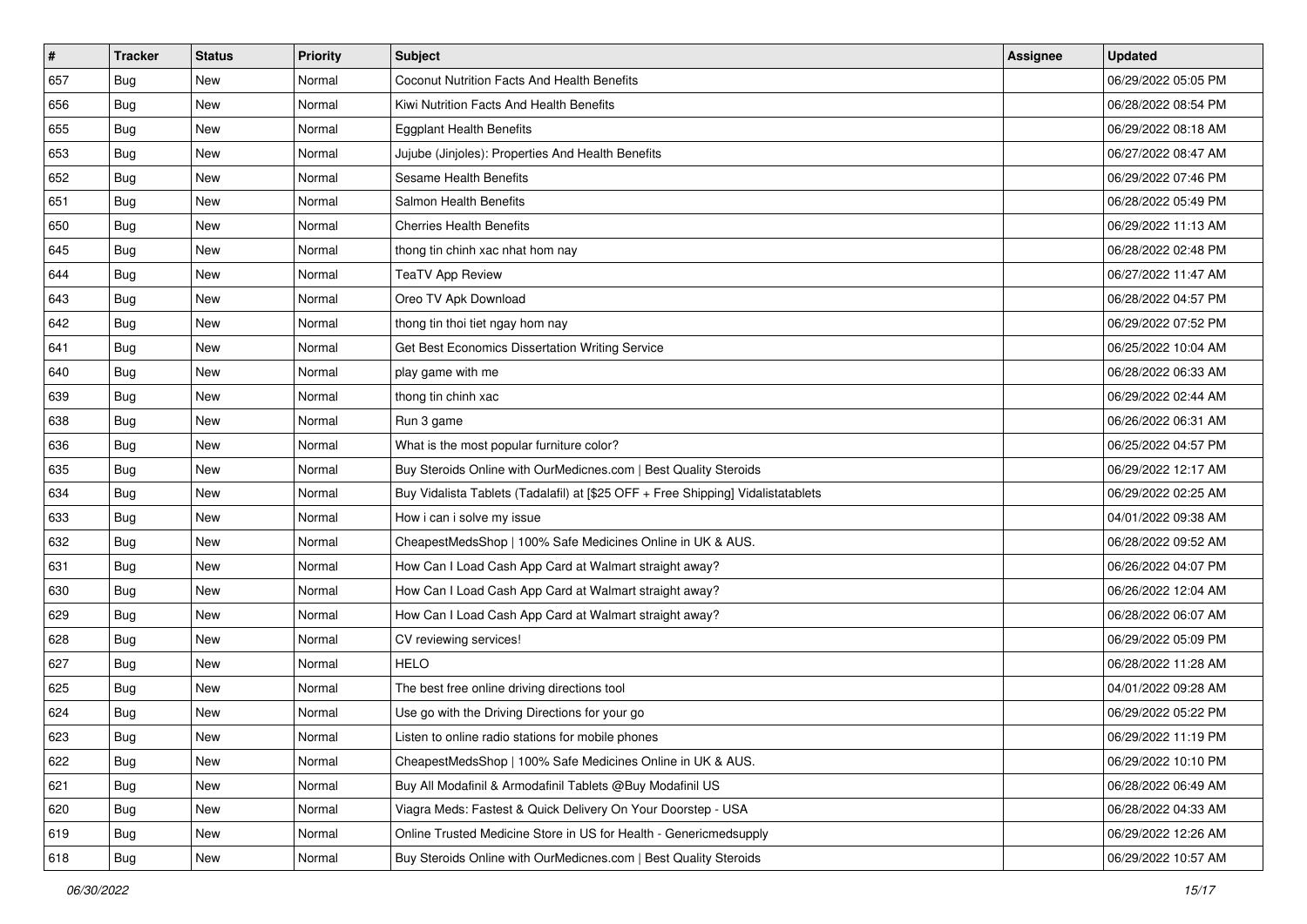| $\vert$ # | <b>Tracker</b> | <b>Status</b> | <b>Priority</b> | <b>Subject</b>                                                                                                                                                                                                                                                        | <b>Assignee</b>        | <b>Updated</b>      |
|-----------|----------------|---------------|-----------------|-----------------------------------------------------------------------------------------------------------------------------------------------------------------------------------------------------------------------------------------------------------------------|------------------------|---------------------|
| 617       | Bug            | <b>New</b>    | Normal          | Buy Vidalista Tablets (Tadalafil) at [\$25 OFF + Free Shipping] Vidalistatablets                                                                                                                                                                                      |                        | 06/28/2022 03:33 AM |
| 616       | Bug            | <b>New</b>    | Normal          | Buy Anavar Tablets   Anavar For Sale in USA, UK & Australia                                                                                                                                                                                                           |                        | 06/29/2022 07:00 PM |
| 615       | Bug            | New           | Normal          | CheapestMedsShop   100% Safe Medicines Online in USA UK & AUS.                                                                                                                                                                                                        |                        | 06/29/2022 07:03 AM |
| 614       | Bug            | New           | Normal          | Como baixar o MOD APK no celular                                                                                                                                                                                                                                      |                        | 06/29/2022 02:22 AM |
| 613       | Bug            | <b>New</b>    | Normal          | Buy Aspadol 100mg Tab Online in US, UK, AU   Erospharmacy                                                                                                                                                                                                             |                        | 06/29/2022 07:00 AM |
| 612       | Bug            | <b>New</b>    | Normal          | Luxury Slingshot Rental                                                                                                                                                                                                                                               |                        | 06/29/2022 12:15 PM |
| 607       | Bug            | New           | Normal          | Vex 5                                                                                                                                                                                                                                                                 |                        | 06/27/2022 11:24 PM |
| 604       | Bug            | <b>New</b>    | Normal          | <b>Idle Game Online</b>                                                                                                                                                                                                                                               |                        | 06/29/2022 09:21 PM |
| 603       | Bug            | <b>New</b>    | Normal          | Premiere gratuito da lista de IPTV                                                                                                                                                                                                                                    |                        | 06/29/2022 08:40 PM |
| 602       | <b>Bug</b>     | <b>New</b>    | Normal          | Best Essay Writing Service UK                                                                                                                                                                                                                                         | Pierre-Loïc<br>Garoche | 06/29/2022 10:32 AM |
| 601       | <b>Bug</b>     | <b>New</b>    | Normal          | Best Essay Writing Service UK                                                                                                                                                                                                                                         | Pierre-Loïc<br>Garoche | 06/29/2022 01:57 PM |
| 600       | <b>Bug</b>     | New           | Normal          | Play Store Pro                                                                                                                                                                                                                                                        |                        | 06/27/2022 09:43 PM |
| 599       | Bug            | New           | Normal          | Do you know how to delete cash app account from your computer?                                                                                                                                                                                                        |                        | 06/29/2022 01:49 PM |
| 598       | Bug            | <b>New</b>    | Normal          | Universo s / f Download                                                                                                                                                                                                                                               |                        | 06/29/2022 09:45 AM |
| 597       | Bug            | New           | Normal          | Universo s / f Download                                                                                                                                                                                                                                               |                        | 06/29/2022 08:19 PM |
| 596       | Bug            | New           | Normal          | Kids Games                                                                                                                                                                                                                                                            |                        | 06/27/2022 04:08 AM |
| 595       | Bug            | New           | Normal          | RFM Online - une révolution dans la gestion de l'identité numérique                                                                                                                                                                                                   |                        | 06/27/2022 11:06 PM |
| 593       | <b>Bug</b>     | <b>New</b>    | Normal          | Eiffel Spark Ultimate C2 SN series is a fully synthetic range of advanced performance engine oils blended in<br>high performance fully synthetic (PAO - polyalphaolefin) basestocks fortified with advanced technology<br>additive system, specifically formulated to |                        | 06/29/2022 03:34 PM |
| 592       | Bug            | <b>New</b>    | Normal          | Deezer Premium APK - Baixe músicas de qualquer lugar do mundo de graça                                                                                                                                                                                                |                        | 06/29/2022 03:10 PM |
| 591       | <b>Bug</b>     | New           | Normal          | How To Find Facebook Modifications For Your Spotify Premium Apk?                                                                                                                                                                                                      |                        | 06/29/2022 12:40 AM |
| 590       | Bug            | New           | Normal          | Follow proper initiatives to check my cash app card balance:                                                                                                                                                                                                          |                        | 06/27/2022 09:57 AM |
| 589       | Bug            | <b>New</b>    | Normal          | How can I get the cash app phone number of customer support?                                                                                                                                                                                                          |                        | 06/30/2022 12:20 AM |
| 588       | Bug            | <b>New</b>    | Normal          | YouTube Vanced Apk Manager App - Como instalá-lo                                                                                                                                                                                                                      |                        | 06/28/2022 10:56 PM |
| 587       | Bug            | <b>New</b>    | Normal          | Why Picsart Pro Offers Great Features                                                                                                                                                                                                                                 |                        | 06/29/2022 10:06 AM |
| 586       | Bug            | <b>New</b>    | Normal          | Best Modifications For Your Mobile Phone                                                                                                                                                                                                                              |                        | 06/29/2022 11:54 AM |
| 585       | Bug            | <b>New</b>    | Normal          | What is cash app help number?                                                                                                                                                                                                                                         |                        | 06/26/2022 06:21 PM |
| 584       | Bug            | <b>New</b>    | Normal          | Want the cash app customer service number to check balance?                                                                                                                                                                                                           |                        | 06/29/2022 01:00 AM |
| 582       | <b>Bug</b>     | <b>New</b>    | Normal          | Cash App Won't Let Me Send Money If There Is A Low Balance Available                                                                                                                                                                                                  | Pierre-Loïc<br>Garoche | 06/29/2022 03:01 PM |
| 581       | Bug            | <b>New</b>    | Normal          | E-Learning Course Help                                                                                                                                                                                                                                                |                        | 06/29/2022 08:19 PM |